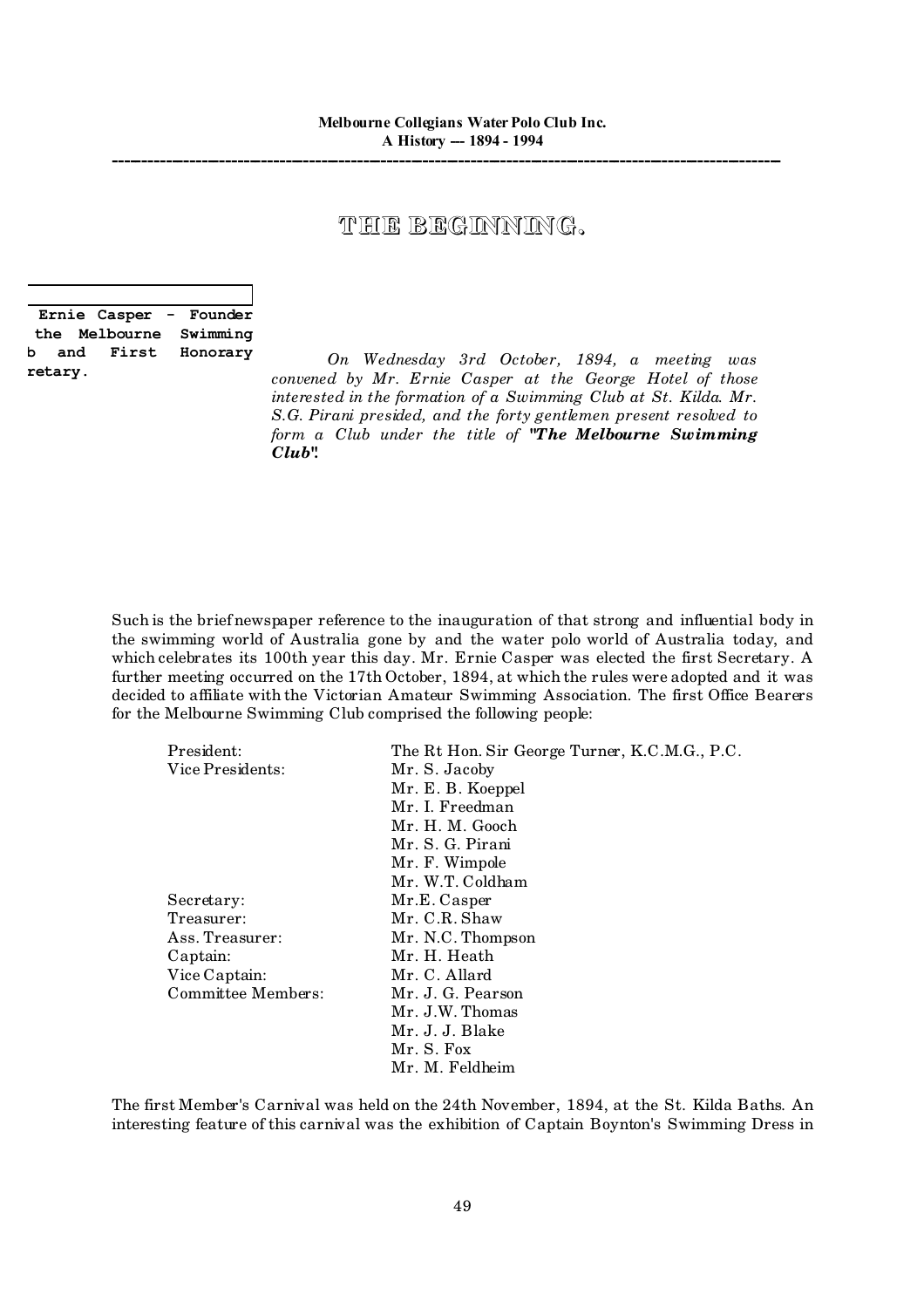which he crossed the English Channel, and the *piece de resistance* was the ability of Mr. Alexander Rushall to extricate himself, under the water, from a walking costume after being sewn up in a weighted bag, and emerge within a few seconds in fancy costume.

The first year of the Melbourne Swimming Club was bought to a close with a successful Smoke Concert at the George Hotel, St. Kilda, at which the distribution of prizes took place.

The outstanding features of the intervening periods may be briefly summarised as shown on the following pages.

**1894-1895 - Membership 140.** The notable performers for the season were Messrs. Harry Heath, A Casper, M. Blake (diving) and E.W. Pearson. Harry Heath was awarded the Club Champion after winning the 50 yds and 500 yds. An event known as the "George Gall Bequest Cup" took place. Water Polo Champions for the season. Sir George Turner, who was the Premier of Victoria at the time was elected first President. He was later the founder of R.M.I.T.

**1895-1896 - Membership 161.** A Feature of the second season was the visit of Mr. Percy Cavill (Champion of New South wales). The club won the Water Polo Competition, competing on 21st March, 1896, at the Ladies Day Aquatic Carnival at Stubbs Baths, South Melbourne. The teams that competed were Melbourne Swimming Club, Middle Park Swimming Club, Collingwood Swimming Club and Brighton Swimming Club. Melbourne were successful in defeating Middle Park, whilst Collingwood were successful in defeating Brighton for 3rd place. The Melbourne Swimming Club was represented by Harry Heath (Captain), C. Allard (Vice Captain), R. Stewart, Arthur J. Pearson, A. Johnson, W. Hatch, Ernie Casper, A. Casper, C.F. Belcher, M. Feldheim. The emergencies were F. Blunt, M. Moss and T. Turnball. During this season, Mr. James G. Pearson gave two Challenge Shields for the 440 and 880 Yards Championships of Victoria. The Shields were presented by the Club to the Victorian Amateur Swimming Association. Mr. Harry Heath was the most prominent performer for the year, representing the Club at the Inter-Colonial Championships in Sydney. This season saw the first official Victorian Swimming Championships held, with the 110, 220 and 440 yards freestyle events contested. Harry Heath was successful in becoming one of Victoria's first swimming champions in winning the 110 yards freestyle in 1 minute 10 seconds.

**1896-1897 - Membership 109.** Three carnivals were held. A feature of the March Meeting was the performance of Mr. Percy Cavill. The Water Polo team again successfully competed at the Ladies Day Aquatic Carnival at Stubbs Baths, Sth, Melbourne, with T. Turnbull, W. Hatch, M. Feldheim, A. Pearson, A. Casper, E. Casper, J. Meagher, T. Felstead, J. Daly, J. Edmonds, J.J. Blake and M. Moss representing the Club.

**1897-1898 - Membership 77.** A meeting held on the 3rd March, 1898, was styled "The Ladies' Championship Day." Chief interest centred in the race for 880 Yards Championship of Victoria, which was won by Mr. T. Maynard. The distribution of prizes took place at the Annual Smoke Night.

**1898-1899 - Membership 89.** A Grand Ladies' Day was held during the season. Two very funny farces, "A Connewarra Picnic" and "The Solution of the Chinese Connection," caused great merriment at this Carnival. This season saw the first race for the "City of St. Kilda Solicitors' Junior Championship" which was contested for the Best Junior Swimmer on Saturday 25th February, and was won by Master J. Lilley. Mr. Joseph Woolfe presented the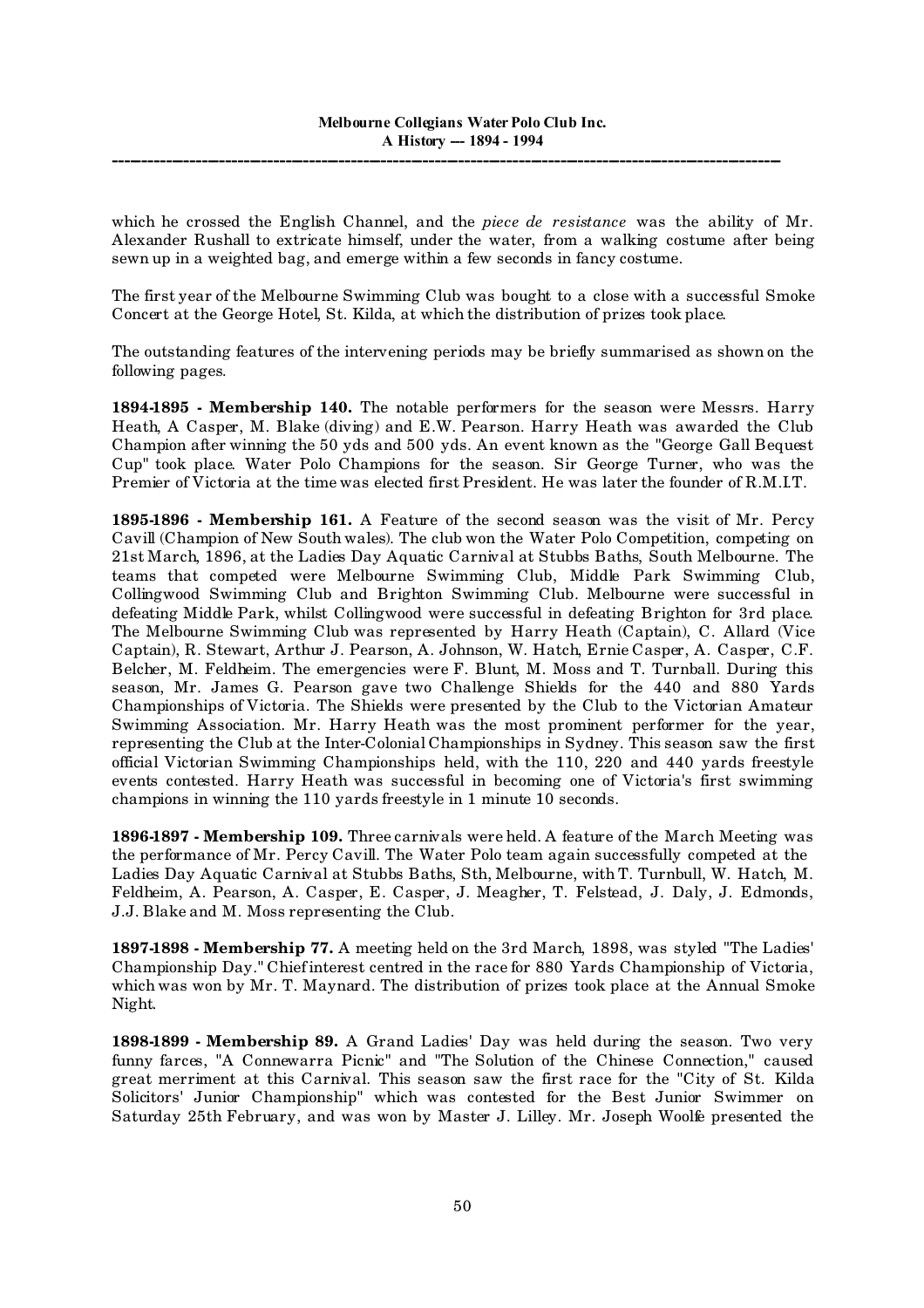trophy and for more than 20 years, this contest was recognised as the State Junior Championship. At the Victorian swimming championships, Arthur J. Pearson won the 110 yards freestyle championship in 1 minute 12 seconds, using the "trudgeon" stroke for the very first time in favour of the side stroke.

**1899-1900 - Membership 108.** The Club held a successful carnival and conducted a first-class Concert in the Melbourne Town Hall in aid of the Empire Fund and in connection with the South African War, which was resulted in the sum of &160/15/4 being raised. The Melbourne Club was successful in winning the title of Premier Swimming Club of Victoria after winning the Teams Championship covering 500 yards. The team comprised Arthur J. Pearson, P. Bishop, C.W. Seal, D.G. Robertson and E.S. Creaton. Arthur J. Pearson again won the Victorian 110 yards freestyle championship.

**1900-1901 - Membership 120.** Two Carnivals were held. The 100 yards championship of Victoria was competed for with Club Captain Arthur J. Pearson winning the event, for the third successive year. In addition, Mr. Pearson won the following Victorian Championships:- 220 yards, Quarter Mile and Half Mile Championships of Victoria, the first time the 1 person has won every freestyle event at the Victorian Championships. Mr Pearson was also the winner of the Championship of the Club Event, the 300 yards. The Ladies' Branch conducted a Members' Meeting at Hegarty's Ladies' Baths, St. Kilda, on 9th March, 1901, for ladies only. The second Annual Balltook place in the St. Kilda Town Hall and was a great success. Equal opportunity was very much alive and well in the Melbourne Swimming Club for it was decided to admit ladies to the membership for the first time. This "experiment" proved very satisfactory as 25 ladies were elected members of the club with the yearly subscription being half a crown. The balance sheet for the year revealed that 22 pound 5 shillings was received from subscriptions and 28 pound 15 shillings was expended on trophies for the season and 5 pound was expended for the rent of the St. Kilda Baths for the year. The first Life Members of the Club were elected, namely, Ernie Casper, James G. Pearson, Alex Rushall and the Right Hon. Sir George Turner, K.C.M.G.

**1901-1902 - Membership 125.** Two Open Carnivals were conducted, and both were successful in all respects. The chief performers were Messrs. A. V. Coutie and G. H. Bishop. Mr. A.V. Coutie was awarded the Champion of the Club, wining the 300 yards.

**1902-1903 - Membership 85.** Two Open Carnivals were conducted. The Annual Smoke Concert was held at the George Hotel, St. Kilda, at which the season's trophies were presented by Sir George Turner. W.L. Harris was the winner of the Club Championship, the 300 yards. The Club was again the Premier Swimming Club of Victoria after winning the Teams Championships. This team comprised P. Bishop, M.G. Robb, W.L. Harris, C.Cadden and R. Wright.

**1903-1904 - Membership 79.** Two Open Carnivals were held and both were successful. The outstanding swimmers for the year were:- Messrs. W.L. Harris and M.C. Robb (who won all the Victorian Championships between them). Two other prominent members were Messrs. W.G. Helpman and T.W. Johnstone. The season was brought to a close with a ball, which took place in the Masonic Hall, Melbourne, and proved a great success. Mr. W.L. Harris won the Club Championship for the 2nd successive year. The Club was successful in again winning the Premier Swimming Club of Victoria Title, winning the Teams' Championship. The team included M.G. Robb, Arthur J. Pearson, P. Bishop, W.L. Harris and W.H. Dismore.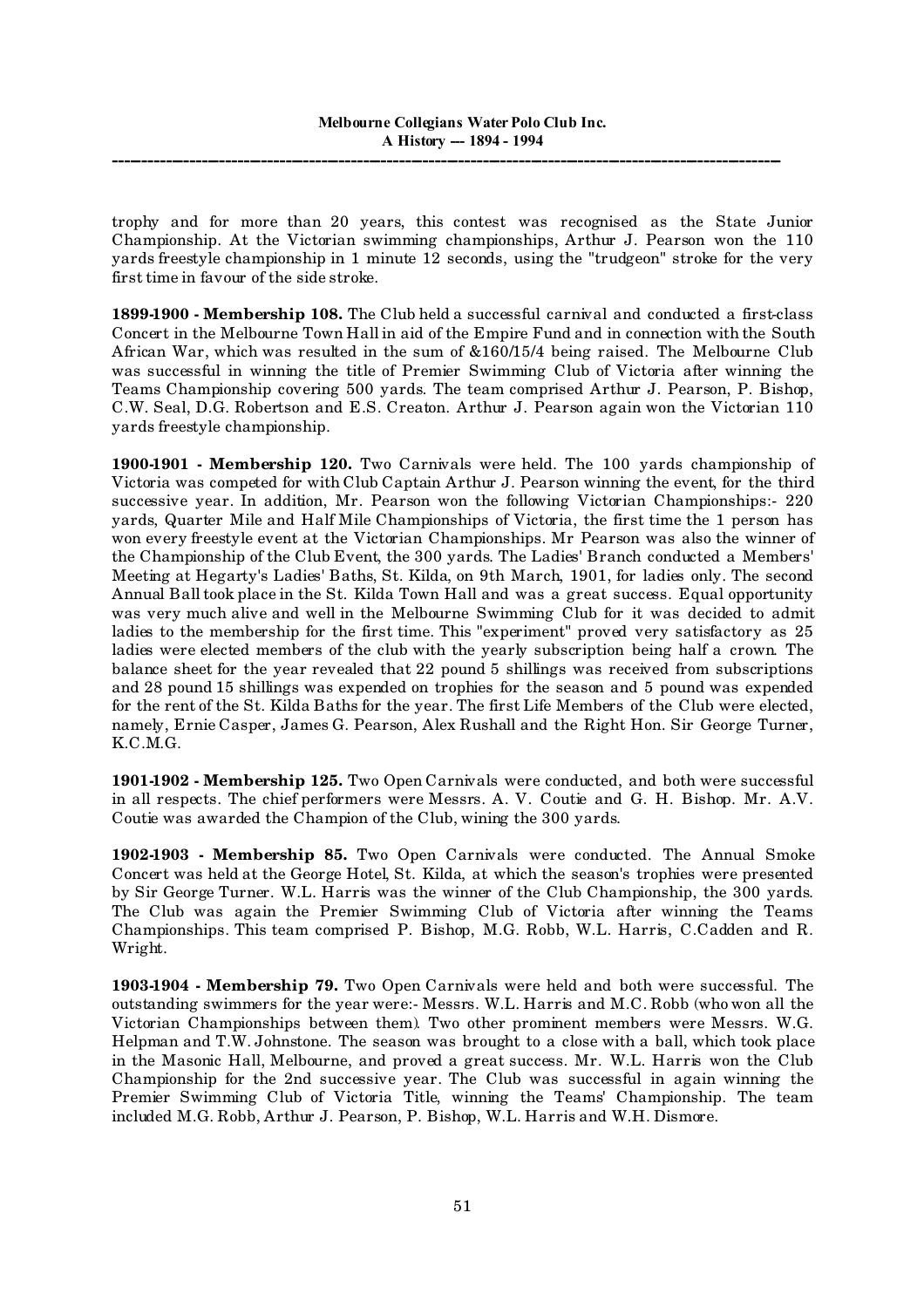**1904-1905 - Membership 86.** Two successful Carnivals were held with the principal winners being K. D. Gordon, T. M. Johnstone and R. Donaldson, with K. D. Gordon awarded the Club Championship on winning the 300 yards. The Club was successful for the 3rd consecutive year in retaining the Premier Swimming Club of Victoria in winning the 500 yards Teams Championship. The team comprised Arthur J. Pearson, Horrie A. Bennett, T.M. Johnstone, M.G. Robb and W.L. Harris.

At the Annual Ladies' Day on Saturday afternoon, 28th January, 1905, the 100 and 800 Yards Australasian Championships were decided. The 100 yards event was won by the world's famous swimmer, Cecil Healy, of Sydney, who created a new Australasian record by covering the distance in 58 seconds. In this championship, A. Wickham (N.S.W.) and D. Galey (QLD) dead-heated for second place. In the swim-off, they tied again, but in the second swim-off, A. Wickham won by a yard. In appreciation of D. Galey's swim, the Melbourne Club presented him with a gold medal.

Another notable performance at this Carnival was that of New South Welshman Mr. Barney B. Kieran, who, having just returned from a distinguished tour of Europe creating a number of World Records, was successful in the 880 Yards Championship. However, shortly after this carnival and at the tender age of 18 years, he suddenly collapsed and died. In memory of this man, the Kieran Shield was introduced and is still awarded to the Premier State who accumulates the most points at each Australian Swimming Championships. Such was the popularity of this man, 30,000 people attended his funeral in Sydney.

**1905-1906 - Membership 74.** This season three successful Carnivals were held. The names of F. Fitts, W.L. Harris and W. Claringbold have been noted as the chief performers. Mr. Horrie A. Bennett was elected Club Captain. W.C. Claringbold was the Club Champion upon winning the 300 yards.

**1906-1907 - Membership 87.** This season a Ladies' Branch was reformed, with a membership of 29. A feature of the Annual carnival was the appearance of Mr. David Billington (England), professional champion of the world. The name of the club champion, Mr. T.W. Mason, appears for the first time. Mr. J.A. Miller also displayed good form. A football team was formed during the winter months, and it met with considerable success, winning 10 out of the 12 games played. W.H Felstead, Esq. was elected the 2nd President.

**1907-1908 - Membership 245.** Membership increased by more than 300% on last years membership. Three successful Carnivals were held, and the football team joined the Melbourne District Association, and distinguished itself by playing in the semi-final match. The Water-Polo Championship was won by the Club, the first official Victorian Water Polo Premiership. The original trophy won by the Club for this water polo premiership is still in existence and will be presented to the Club at the Centenary Dinner by Mr. Bill Bennett. Bill's father, Horace, was Captain of this team. Other team members are not known. The backstroke Championship, over 100 yards, was won by Mr. Horace A. Bennett. Mr. T. W. Mason won the 100, 220, 300, 440, 500 and Half-Mile Freestyle Championships and was duly awarded the Champion of the Club. Mr. Clarence Powell was successful in the Mile Championship. C.H. Browne was the Junior Champion for the season. F.L. Crane, T.W. Mason, F. Fitts, W.L. Harris and W.G. Grant were successful in winning the 500 yards Teams Championships and earning the club the title of, "Premier Swimming Club of Victoria."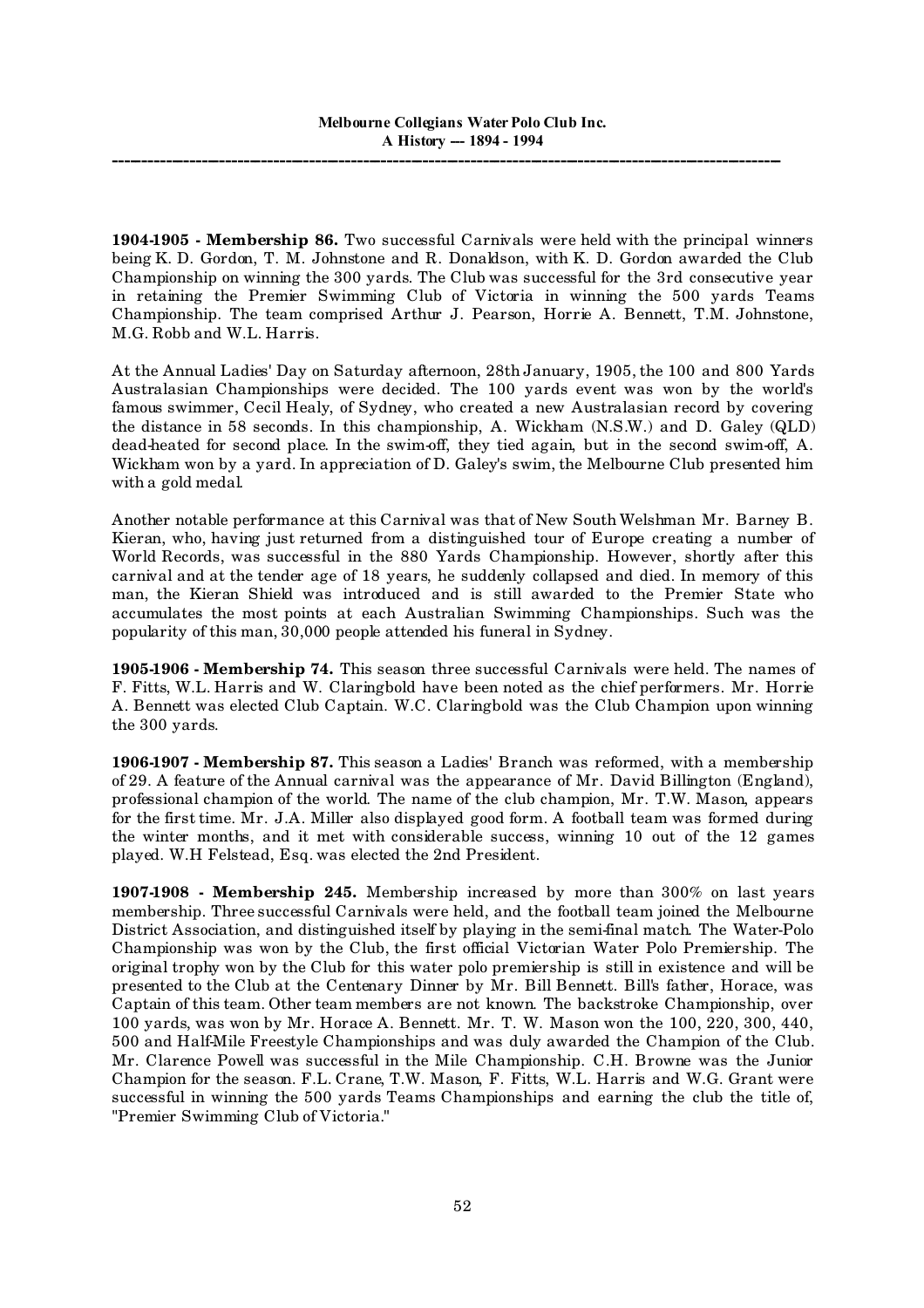**1908-1909 - Membership 280.** Two successful Carnivals were held (Ladies' Day and Members' Meeting). Senior and Junior Squadron Teams visited Geelong. "A" Grade Water Polo championship again won by Melbourne in addition to "B" Grade premiership also obtained. The "B" Grade victorious side comprised G. Cochrane, A. Mason, D. Ferguson, W.H. Butcher, J.F. Toohey, J.P. Noonan, J.V. McNeil and M.C. Meeking. A photo of this team is herewith reproduced and is believed to be the oldest water polo premiership team photo in existence. T.W. Mason was the recipient of Club Champion for the 3rd successive time.

**1909-1910 - Membership 259.** Two Carnivals were held. The V.A.S.A. introduced a new criteria to be awarded the Premier Club of Victoria. Instead of the winner of the teams championship being awarded the title, the Club that accumulated the most points in the State Championships was awarded the Premier Club. This year, the Club won the Swimming Premiership of the Association with 92 points defeating Albert Park with 65 points. We were successful again in winning the "A" and "B" Grades of the Water-Polo Competition. The "A" Grade final results finished with Melbourne on top undefeated with 8 wins, Middle Park next with 5 wins, Richmond 3rd with 4 wins and Albert Park 4th, withdrawing after the second round. The final "B" Grade results also saw Melbourne on top undefeated with 7 wins. Middle Park were next with 6 wins, Eaglemont 3rd with 4 wins and 1 draw, Fitzroy 4th with 3 wins, Albert Park 5th with 3 wins, Footscray 6th with 2 wins and Fairfield 7th with 1 win and a draw. During the Australian Swimming Championship Carnival held at the Fitzroy Pool, the first ever Victorian Water Polo team was selected and played a match against the Rest of Australia, defeating them 10-0. The annual distribution of trophies took place at a Concert in the Parish Hall, Acland Street, St. Kilda. T.W. Mason was awarded the Club Champion award for the 4th consecutive time. For the first time, the State Swimming Championships included a diving event, consisting of a highboard and three metre championship. Melbourne member Stanley Crane was the first winner of this title.

**1910-1911 - Membership 242.** Two Members' and one Open Carnival were held. The Interstate Contests between Sydney and Melbourne Clubs were commenced on the 17th and 19th December, 1910, and were won by the Sydney Club, scores 45.5 points to 40.5 points. These contests consisted of each club being represented by three members in diving, 440 yards freestyle, 100 yards breastroke, 500 yards team race and a water polo match. Points were allotted for each event with the team with the most points emerged the winner of the contest. No trophies were awarded as each man competes for the honor of his club. The first Melbourne Club Water Polo team consisted of Horrie A. Bennett, W. L. Harris, W. H. Butcher, Clarence Powell, William B. Bennett, Stanley C. Crane and G.A. Mason and were defeated 4 goals to 1 by the Sydney Club. The Melbourne Club again gained the Swimming Premiership of the Association. A Picture Night was held at the Paradise Gardens, and resulted in a great financial and social success. M. Crawcour was the Club Champion upon winning the 300 yards. Stanley Crane retained his Victorian diving title.

**1911-1912 - Membership 181.** The usual two Carnivals were conducted at the St. Kilda Baths. The Interstate Contests were decided in Sydney on the 26th and 28th February, and the honours went again to the Sydney Club, scores 49 points to 44 points. The club water polo team comprised H.A. Bennett, T.W. Mason, W.B. Bennett, Wells Eicke, J.D. Gordon, Stanley C. Crane and L. Grieve and were defeated 3 goals to nil. The First Annual Dinner was held on the 15th April, 1912. Mr. H. Snape was elected Honorary Secretary. Clarence Powell was the Club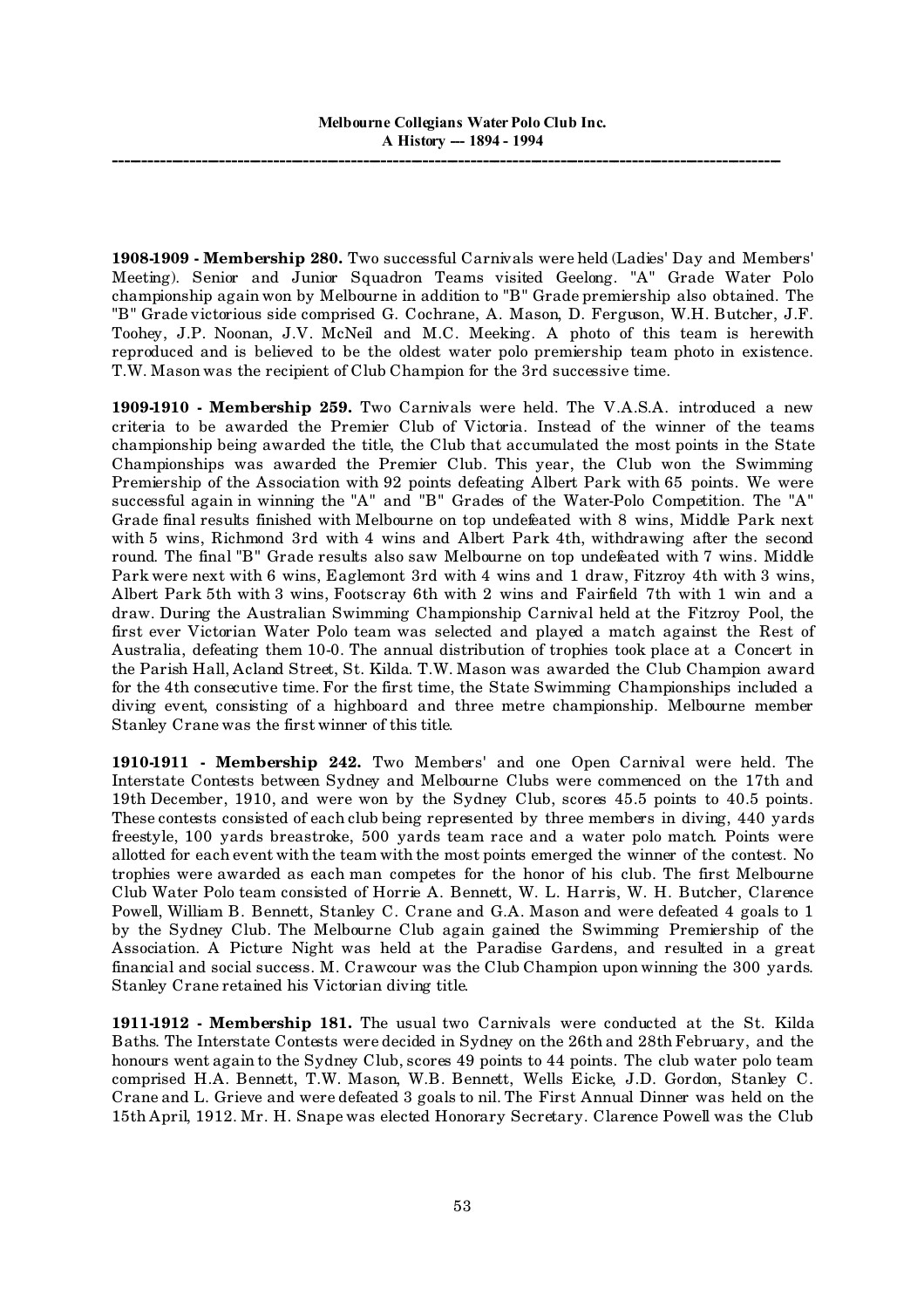Champion upon wining the 100, 220 and 440 yards freestyle. Stanley Crane retained the diving title for the third consecutive year. Swimming Premiership retained for 8th consecutive year.

**1912-1913 - Membership 152.** The Melbourne Club again gained the Premiership of the V.A.S.A. This season three Carnivals were held:- one at the City Baths and two at the St. Kilda Baths. During the season, the Sydney Club were the guests of the Melbourne Club and the usual contests were decided. On this occasion, the Melbourne Club were successful, scores 52.5 points to 42.5 points. The water polo team comprised H.A. Bennett, A. Sauter, L. Grieve, C. Powell, W.B. Bennett, J.D. Gordon and S.C. Crane and were defeated by Sydney 5 goals to 1. The Second Annual Dinner took place and was presided over by the Hon. Agar Wynne. 44 swimmers completed the 3 mile swim in the Yarra River held on 27th January, 1913; 10 of which were Melbourne members. Clarence Powell came a credible 3rd with a time of 1h 24m 58s. W.B. Bennett was the winner of the Club Championship. For the 4th consecutive year, Stanly Crane won the Victorian Diving Championship.

**1913-1914 - Membership 154.** On the 17th January, 1914, the first Aquatic Evening Carnival was conducted at the St. Kilda Baths. Later in the season a Members' Carnival was held. The Melbourne Club visited Sydney on December 19th, 1914, with Sydney being the victors, scores 48 points to 47 points. The team comprised A. Sauter, Stanley Crane, L. Husbands, L. Grieve, Horace A. Bennett, W. B. Bennett, Clarence Powell and J. Gordon. In consequence of the Australian Championships, the Interstate Contests were deferred and the team competed in the N.S.W. Championships. The Annual Dinner was held on the 3rd April, in the Cafe Francais. The Swimming Premiership of the Association went to the Melbourne Club. Melbourne was also successful in winning the Water Polo Championship. 2 separate 3 Mile Swims in the Yarra River were conducted this year. On 1st February, 1914, 72 completed the course, 17 of which were Melbourne members. Clarence Powell had the fastest time of 1h 8m 39s. Ivan C. Stedman was the recipient of the Club Champion award.

**1914-1915 - Membership 201.** Premiers of the V.A.S.A. for the eighth successive year. The V.A.S.A. were unable to arrange a visit to Victoria of the famous Hawaiian swimmers, Duke Paoa Kahanamoku and George Cunha. In consequence, the club Committee communicated with the New South Wales A.S.A. for an extension of the tour to Melbourne. A visit was also paid to Victoria at this time by the Manly Life Saving Club. Duke Kahanamoku established a new Victorian Record for the 100 yards, covering the distance in 56 seconds. In the 110 Yards handicap, he equalled his own world's record of 1 minute 1 3/5 seconds. At the City Baths, he completed the 100 yards in 55 4/5 seconds, and George Cunha covered the distance in 58 1/5 seconds. On his tour, the Duke bought with him a 16 feet surf board and demonstrated the art of surfing on Manly Beach and in Victoria. This was the first time surfing had been witnessed in Australia. T.W. Mason was again awarded the title of Club Champion, for the 5th time, and shared it with M. Griffiths for diving.

The Annual Dinner was held at the Wickliffe Cafe, St. Kilda, at which the Hawaiian swimmers attended. The gathering was a unique one, champions of the World and Australia being present. The Melbourne Club visited Sydney, and the contests this season were won by the Sydney Club. The water polo team were victorious on this occasion defeating Sydney 5 goals to 3 and comprised Horace A. Bennett (4 goals), L. Grieve (1 goal), A. Sauter, F. Grieve, Ivan C. Stedman, T.W. Mason and C.F. Husbands. The 3 Mile swim in the Yarra River saw 18 club members all compete and finish and resulted in Horrie A. Bennett 2nd on handicap and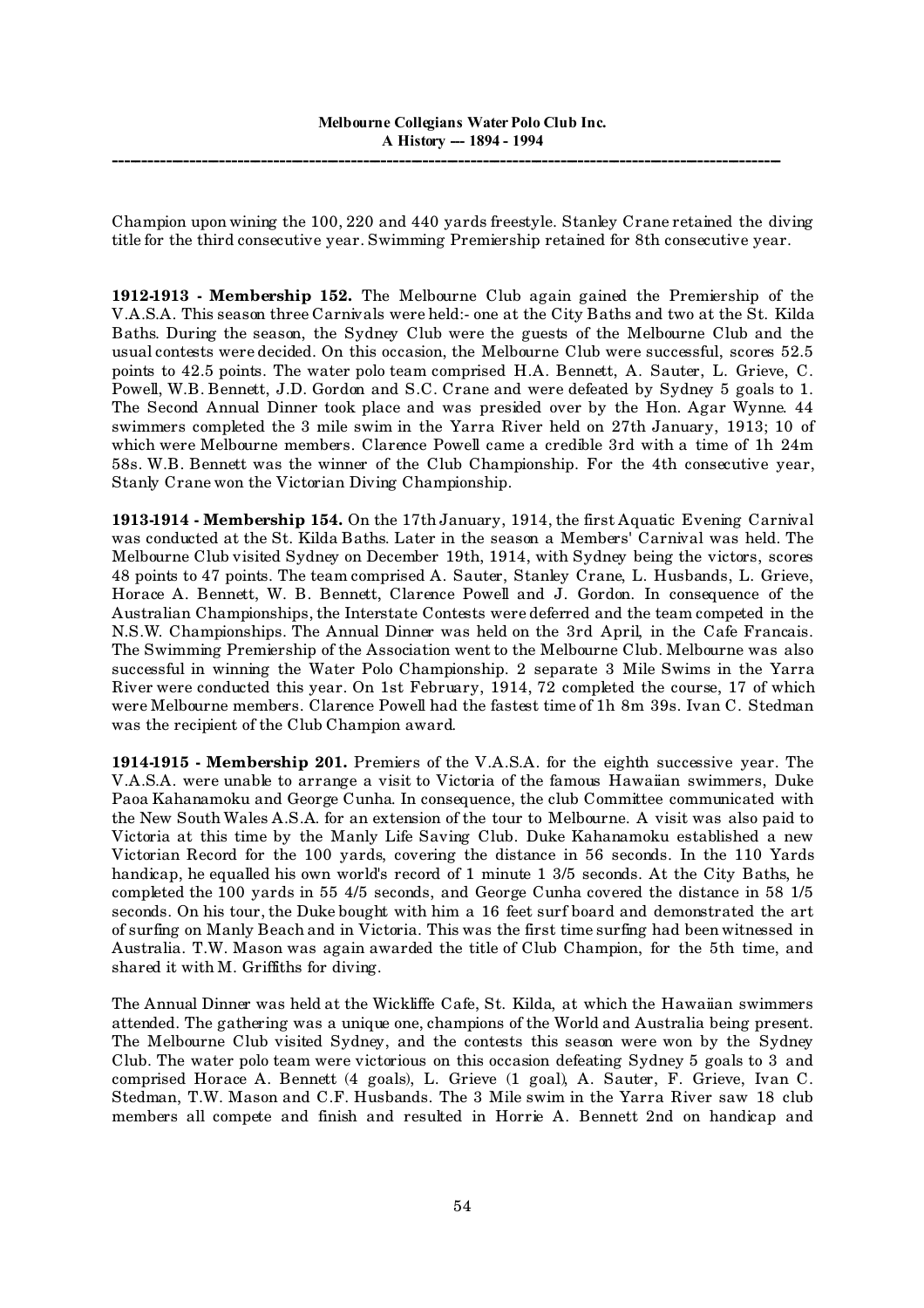Clarence Powell having the fastest time for the third successive year. 34 members were absent serving in the Australian Imperial Forces.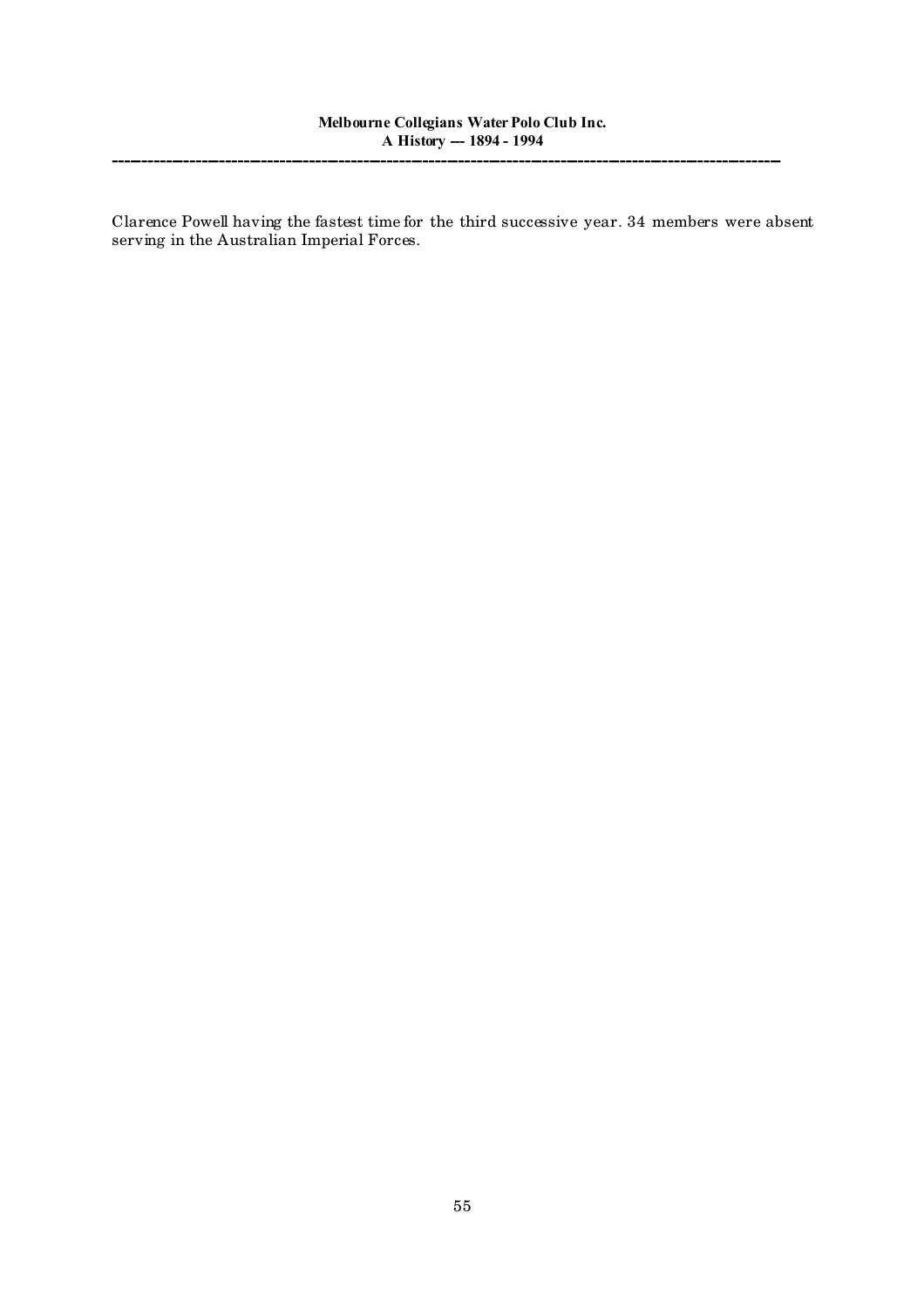**1915-1916 - Membership 179. (World War)** All State Championships and Inter-Club Races were deferred until after the conclusion of the war. Two club carnivals were held, one of which was plagued by rough water. Mr. Walter H. Browne was appointed Life Member. 51 members were honorary who were away serving with the Armed Forces. The Club's first President, the Rt. Hon. Sir George Turner, K.C.M.G., P.C., died during the year.

**1916-1917 - Membership 199. (World War)** One Members' Carnival was held on 17th March, 1917, which saw perfect water conditions. Resumption of annual visit to "The Dive", the only 100 metre long swimming pool in Melbourne that was Surrey Park Swimming Club's home base, took place. The Club suffered a great loss by the death of the President, Mr. W. H. Felstead. Hon. Agar Wynne was elected the 3rd President of the Club. A Football team was reformed, being based at the St. Kilda Cricket Ground and succeeded in winning 10 out of 13 games. 58 members were awarded honorary membership who were away serving their country.

**1917-1918 - Membership 282. (World War)** 90 new members joined the club during this year. A Members' Carnival was held, and the football team was continued. Extensive Club Room improvements were carried out, including a new sunbathing enclosure. 70 club members were now away serving with the armed forces, 6 of which had been killed in action including club champions Lieut. Stanley C. Crane and Sergeant Clarence Powell. Memorial Trophies were established in memory of these two club members; The Stanley Crane Memorial Trophy for Best Junior Under 16 diver and the Clarence Powell Memorial Trophy for winner of the Mens Open Championship.

**1918-1919 - Membership 294.** The 25th Annual General Meeting of the Club was conducted at The St. Kilda Town Hall. The Headquarters of the Melbourne Swimming Club was the New St. Kilda Baths, St. Kilda. A photograph of the Committee members for the 25th year of the Club was taken and is reproduced. With the conclusion of hostilities overseas, it was decided by the V.A.S.A. to re-establish the Australian Swimming Championships and the State Senior Swimming Championships. The Junior Championship of the Club was won by Master A. Staley. It was with regret to also record the untimely deaths of Lieutenant Jim L. Doubleday, former Committeeman, captain of the Football Team and a popular and active member of the Club; Gunner J.D. Gordon, Runner up in Junior Championship and member of Interstate Teams 1911-12 and 1912-13; and Gunner F.L. Bloch, another popular member of the Club, who were all killed in action. Gunner Ivan Stedman was awarded the medallion of the Royal Humane Society (England) for the brave rescue of an English Soldier from drowning in the under-growth in the muddy waters of the River Somme in France.

## **THE SWIMMING DOMINANCE**

**1919-1920 - Membership 283.** This season saw the beginning of an era that lasted many years in Victorian and Australian Swimming and was dominated by members of the Melbourne Swimming Club. At the Australian Championships held in Adelaide and Perth, Frank Beaurepaire, who came out of retirement and transferred to the Club from Albert Park, became the first Melbourne member to win an Australian Championship. He not only won 1, he picked up 3 titles winning the 220 yards freestyle in 2:33.2, the 880 yards freestyle in 11:35.8 and the mile freestyle in 24:15.0. He was also 2nd to American Champion, Mr. Norman Ross, in the 440 yards freestyle. Ivan Stedman was 2nd to Norman Ross in the 110 yards freestyle. Frank Beaurepaire also became the first Melbourne member to establish a World Record when he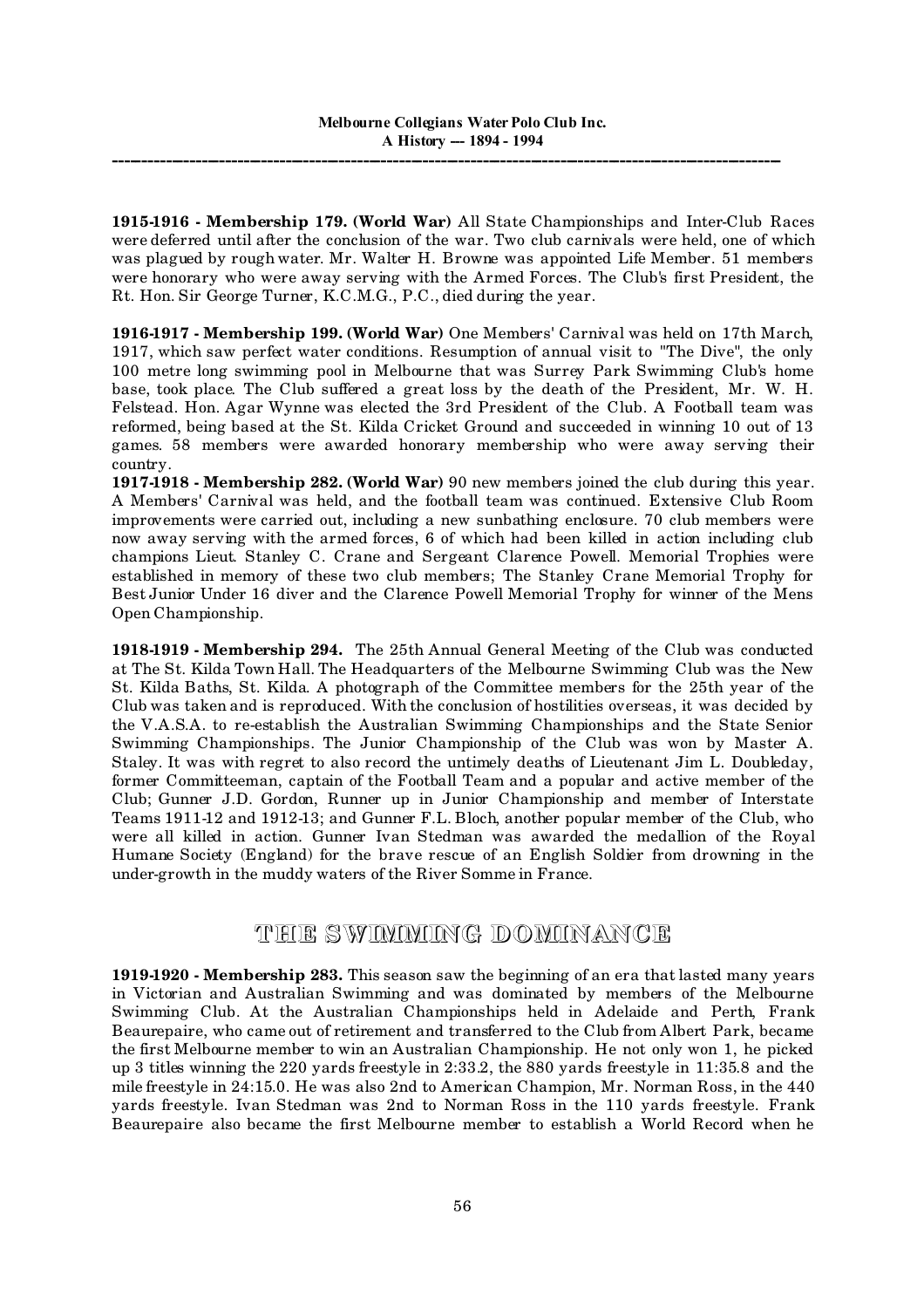swam the 220 yards freestyle in 2:27.8 during the Club Championships. Messrs. Horace A. Bennett (Manager), Frank E. Beaurepaire and Ivan Stedman were selected to represent Australia at the Olympic Games in Antwerp. They sailed on the S.S. Ascanius on Saturday 22 May, 1920. At the Games, and after an absence from swimming for 8 years, Beaurepaire won a bronze medal in the 1500 metres freestyle and together with Ivan Stedman, both won a silver medal in the 4 X 200 metres freestyle relay. The Melbourne Club won the Swimming Premiership scoring 101 points, with Bendigo 2nd with 18 points and Fitzroy 3rd with 16 points. The State Swimming Championships were resumed and conducted at the Club Headquarters at St. Kilda Baths which resulted in every event being won by a Melbourne member. The Victorian Swimming team: Messrs. William Uren (Manager), Frank E. Beaurepaire, Ivan Stedman and Les Uren who were all members of the Melbourne Club, won the Kieran Shield for Victoria at the resumed Australian Swimming Championships held in Adelaide. Mr. Frank E. Beaurepaire established a world record for 1000 metres and won 3 Australian Championships. Interstate contests were resumed with the Sydney Swimming Club visiting Melbourne. The Melbourne team consisted of Mssrs. Frank Beaurepaire, Ivan Stedman, Tom Logan, T.W. Mason, Les Uren, T.H. (Harry) Morris, Frank Stubbs and R. Ham and defeated the Sydney team 49.5 points to 33.5 points. The football team was re-organised and joined the Metropolitan Amateur District Association, now known as the V.A.F.A. On May 1st, 1920, the football team played a very strong Collegians Team and were defeated 37 points to 107. T. H. (Harry) Morris won the Club diving championship, the first time of what was to be 19 consecutive occasions he would win this title.

Mr. Horrace Albert Bennett was awarded Life Membership for his dedication and service to the Club. He was born in Mornington in 1881. For a period of 17 years, he was Captain of Melbourne Swimming Club, and whilst still holding this position, he was appointed General Manager of the Australian Olympic Team that competed in Antwerp in 1920. He became President of the V.A.S.A. in 1922, and held this position until he resigned in 1951. He was also a Life Governor of the V.A.S.A. In 1926, he was appointed as the first President of the V.A.W.P.A. and held this position until his death in 1960. He was a Vice President of the A.S.U. of Australia from 1929 - 1944, and was appointed President in 1944. He held this position until he retired in 1957, and in 1959, he was appointed the first Life member of the A.S.U. of Australia. Mr. Bennett was the first Australian to be appointed to F.I.N.A., and he was a bureau member from 1946 -1948.

**1920-1921 - Membership 289.** Melbourne Club members won every State swimming title for the second year in succession. The Club was again successful in winning the Swimming Premiership with a total of 114 points. Essendon was 2nd with 29 points and 3rd was Albert Park with 18 points. At the Australian Swimming Championships, Ivan Stedman won the 100 yards Freestyle Australian Championship in a time of 58.4 seconds and the 220 yards breastroke in 3 minutes 6.8 seconds and Frank Beaurepaire won the 220, 440, 880, mile and 1320 yards Australian Championships. Ivan Stedman today, remains the only person to have won the freestyle sprint Australian title and the breastroke Australian title in the same year. Frank E. Beaurepaire and Ivan Stedman were duly selected to represent Australia in the American National Championships, with Frank Beaurepaire establishing three world records and Ivan Stedman winning the 220 yards breaststroke title. Later in the year, Frank Beaurepaire moved residence to New South Wales. The Club Championships were cancelled due to inclimate weather. Football team was still entered in the M.A.F.A. Competition with Mr. E.J. Letcher acting as Honorary Secretary. The H.A. Bennett Trophy for the Best Player in the football team was won by Mr. Jack Collins and the T. Wilson Trophy for the Most Improved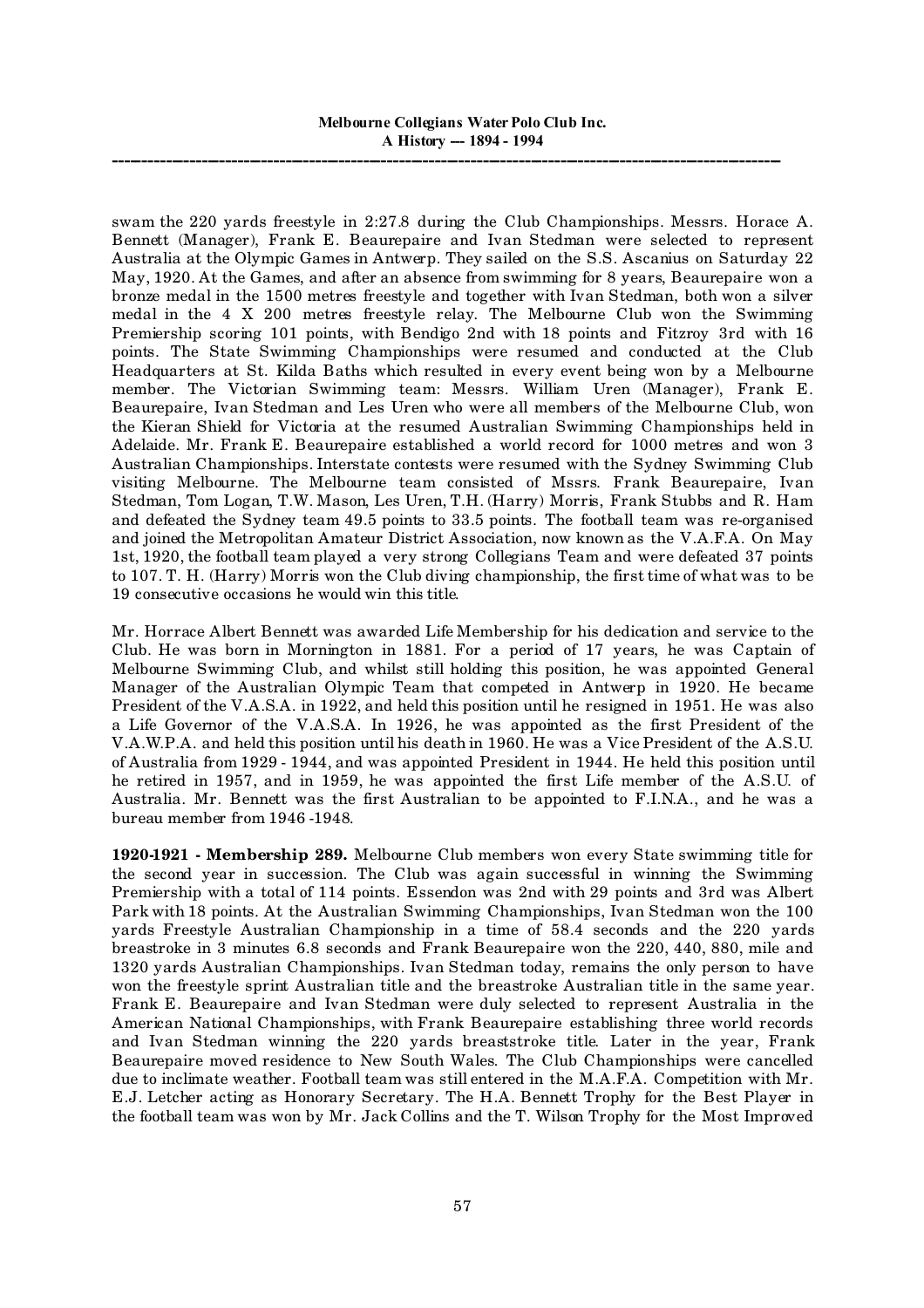Player was won by Mr. A. Stickland. Harry Morris won the Victorian Diving title, the 1st of what was to be 10 Victorian diving titles in a row.

## THE WATER POLO DOMINANCE

**1921-1922 - Membership 284.** This season saw the irrefutable dominance in water polo competitions by the Melbourne Club emerge. We regained the premiership in water polo, which was resumed after a lapse of many years mainly due to the efforts of Mr. Horrie Bennett after his return from the Olympic Games. 10 teams were entered from Metropolitan clubs and the final consisted of Melbourne "A" 4 goals, defeating Melbourne "B" 1 goal. All but 1 swimming event was won by Melbourne Members at the State Swimming Championships. Melbourne were also again successful in winning the V.A.S.A. Swimming Premiership Contest by 34 points from the Footscray club. Horrie Bennett was elected President of the V.A.S.A. The Football team continued to survive, although had difficulties with lack of proper coaching, inadequate training facilities and insufficient support from the swimmers of the club. Frank Beaurepaire was awarded a Bravery Award in New South Wales for his involvement in the rescue of a young man, Milton Coughlan, who had been mauled by a shark at Coogee Beach. His courage was rewarded by a gift of 1000 pounds, raised by public subscription. This cash was wisely used by Frank Beaurepaire to start a business involving the repair and retreading service of tyres to cater for the worldwide boom in car sales; this business later becoming a very successful tyre company - Beaurepaire's Tyre Repairs. He later established the Olympic Tyre Company.

**1922-1923 - Membership 417.** All State swimming titles were won by Melbourne Club members. Melbourne won the V.A.S.A. Pennant for this season with a record score of 129 points. Footscray were next with 25 points followed by Williamstown with 19 points. Frank Beaurepaire returned to reside in Melbourne and was an immediate inclusion in the Victorian Swimming team that competed at the Australian Championships in Perth and Adelaide. Other members of this team consisted of Club members T.H. (Harry) Morris, V. Walters and Les Uren. Les Uren broke the Australian Record for 100 yards Breastroke with a time of 1min. 13 seconds and Frank Beaurepaire won the 220, 880 and Mile freestyle Championships of Australia. Water Polo premiership retained with Melbourne entering 2 teams in the competition. Our Number 1 team defeated Brunswick in the Grand Final. The football team, which had competed for three years in Metropolitan Amateur Football Association, finished just outside the final four on percentage. Mr. Horace A. Bennett retired from the position of Club Captain, held continuously by him since 1906. The Annual Three Mile Swim was held in the Yarra River with 16 club members completing the course. The first club member home was F. Byrne with a time of 1hr. 23min. 2sec. The First Annual Ball was held at the St. Kilda Town Hall on June 14, 1923.

**1923-1924 - Membership 339.** Membership decreased by 78 members probably owing to the subscription increase from 7/6 to 10/-. Interstate Contests with Manly Swimming Club inaugurated and were based on previous events conducted with the Sydney Swimming Club. Successful club team included Messrs. Horrie A. Bennett, Frank E. Bearepaire, Ivan Stedman, Les Uren, H. Robertson, Eric Cormack, R. Ham, Doug Hopkins and T.H. (Harry) Morris, whilst the Manly team included four Olympic Games representatives. The final score being Melbourne 49.5 points - Manly 47.5 points. Melbourne easily accounted for Manly in the water polo 10 goals to 1. Melbourne "A" Grade Water Polo team were successful in retaining the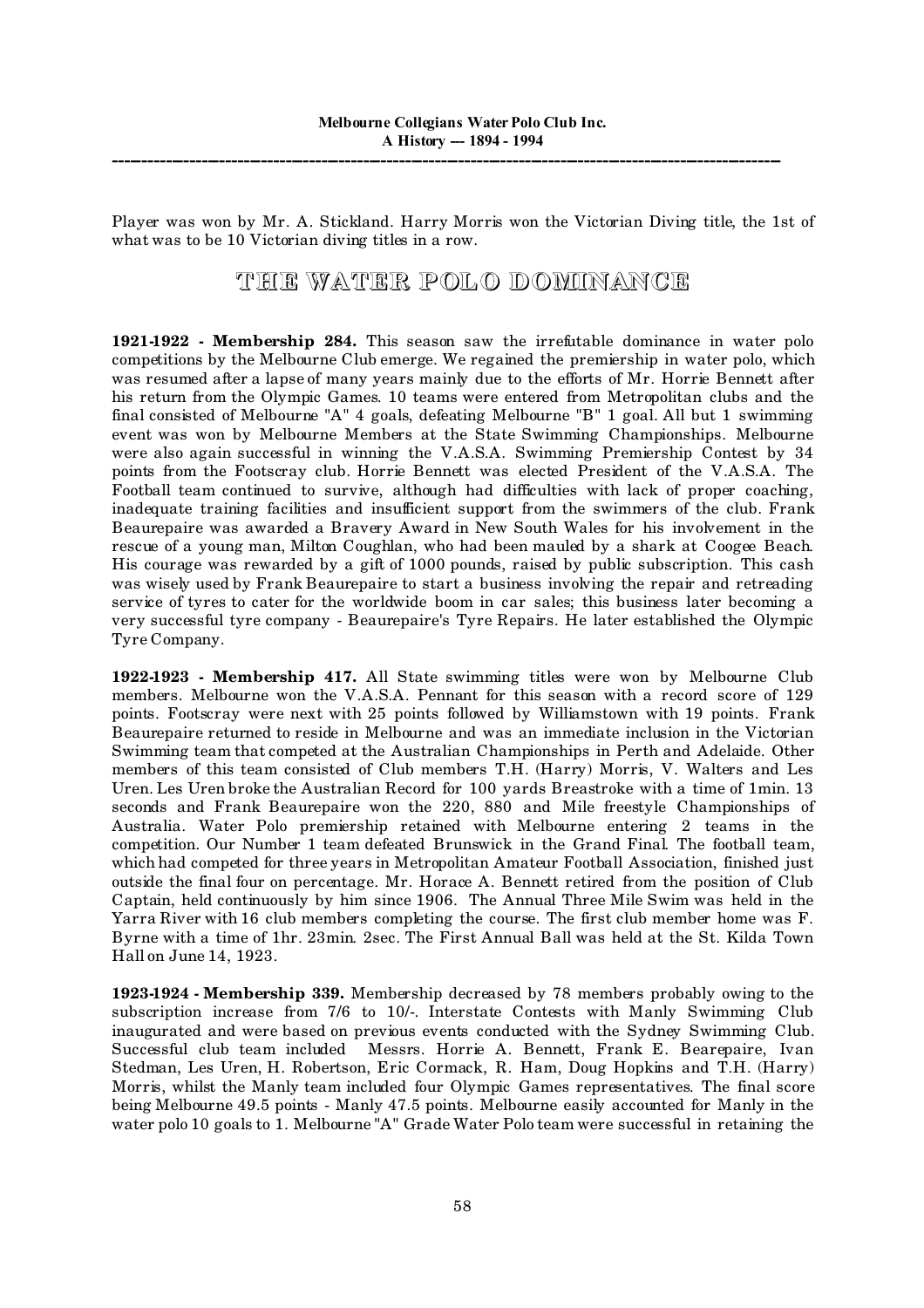championship and the Melbourne Club were again successful in securing the VASA Swimming Premiership Pennant. The Keiran Shield was reclaimed by Victoria at the Australian Swimming Championships mainly due to Frank Beaurepaire who won 4 events. Frank Beaurepaire and Ivan Stedman were both selected in the Australian Olympic team to compete in Paris with Frank Beaurepaire again winning a bronze medal in the 1500 metres freestyle and a silver medal in the 4 X 200 freestyle relay. Ivan Stedman failed to qualify for the 200 metres Breastroke and 100 meters freestyle but also won a silver medal in the 4 X 200 metres freestyle relay. Members from the Melbourne Swimming Club won not only every Senior event, but also every Junior event at the Victorian Swimming Championships, a feat never seen before and never to be repeated. The Club Championships were held at the St. Kilda Baths for the first time since 1921 and witnessed by more than 200 people. This poor attendance was attributed to the extreme inclemency of the weather. For the first time, a Melbourne member, namely A.H. Hay, won the Annual Three Mile Swim in the Yarra River. 23 Melbourne members successfully completed the course. The Second Annual Ball was again held at the St. Kilda Town Hall which saw an attendance of 320 people, scarcely represented by Melbourne Club Members. The Football team disbanded owing to the inability to secure a suitable playing arena. A photo of the football team is reproduced with only Les and Bill Uren, Gerald Maynard and Reg Bennett being identified in the photograph.

**1924-1925 - Membership 299.** Successful in contest with Manly Swimming Club, 49-45 points. The team consisted of Les Uren (Captain), Frank Beaurepaire, H. Robertson, Eric Cormack, T.H. Morris, W. Cavanagh, Doug Hopkins and A. Kerr. Melbourne "A" Grade Water Polo team again successful in securing the championship without sustaining defeat. Melbourne were also again successful in securing the V.A.S.A. Swimming Premiership Pennant with a total of 98.5 points. Second was Footscray with 42 points and third was the City of Melbourne with 29.5 points. It is interesting to note that Footscray had the second highest membership in the V.A.S.A. with 90 members. The Victorian Swimming Team consisted solely of Melbourne Club members H. Robertson, T.H. Morris and Eric Cormack and competed in Sydney and Brisbane. 5 Club members completed the Three Mile Swim in the Yarra River with Doug Hopkins gaining the fastest time of 1 hour 6 minutes. The third Annual Ball was held at the St Kilda Town Hall.

**1925-1926 - Membership 281.** Club rooms at St. Kilda Baths destroyed by fire. Valuable property lost. Melbourne were again victorious in the Victorian Club Swimming Premiership with a total of 139 points, the highest points ever recorded. Eric Cormack and T.H."Harry" Morris were selected to represent Victoria at the Australian Swimming Championships and each succeeded in obtaining minor placings. Melbourne "A" Grade Water Polo team remained undefeated and retained the premiership. The team consisted of Reg Bennett, George Cassidy, Eric Cormack, Eric Crome, N.J. Fairless, Doug Hopkins, Gordon Robins and Les Uren (captain). The Club attempted to acquire an interest in the St. Kilda Baths Pty. Ltd. Company, but were unsuccessful. Plans were prepared to establish the possibility of securing a suitable pool and club house accommodation on the St. Kilda foreshore. The Annual Ball was again conducted with huge success. Other social activities included an Annual Picnic at Half Moon Bay, a Smoke Social at St. Kilda Town hall and 2 Dinners.

**1926-1927 - Membership 323.** 114 new members joined the club. Melbourne Team visited Manly and won interstate contest, 49-48 points. Annual Ball conducted at St. Kilda Town Hall at which officers of H.M.S. Renown were entertained - attendance exceeded 600. At the Australian Swimming Championships, Ivan Stedman again won both the 200 metres Breastroke and 100 metres freestyle Championships of Australia. Melbourne "A" water polo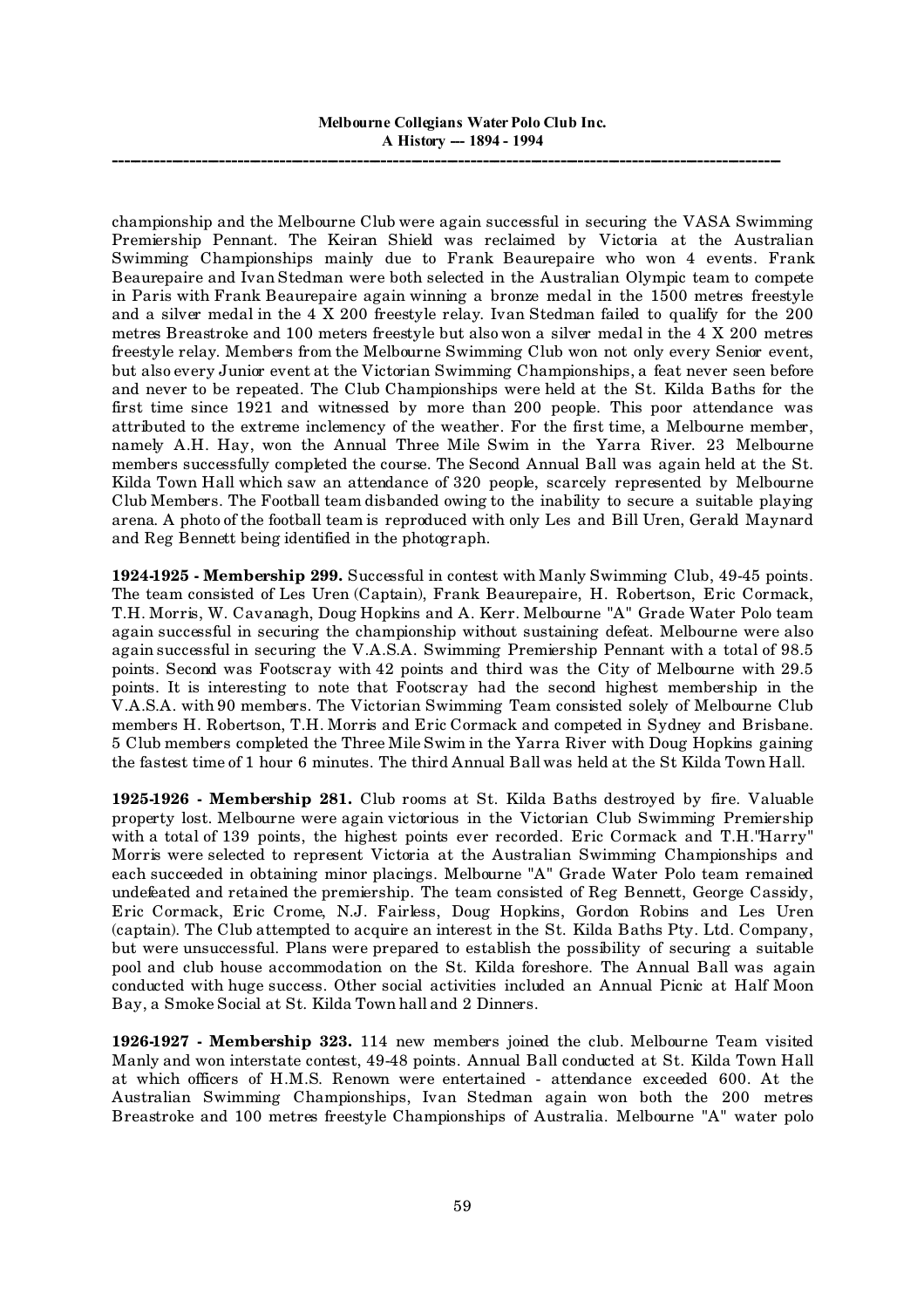team continued to remain undefeated for the third consecutive season and retained the premiership cup beating the Park Club 7-1. This team consisted of Les Uren (captain), Eric Cormack, Reg Bennett, Eric Crome, Doug B. Hopkins, J.W. Butterworth, H.L. Morgan, W. Gutheridge, S. Abrahams and Les Phillips. Melbourne were again Premiers in the Victorian Club Swimming Championship with 101 points. Second was Y.M.C.A. with 81 points. Only 3 events in the State Swimming Championship were won by Melbourne members; a vast difference to the dominance of the years gone past. Mr. B Hay was the 1st Melbourne member to finish the Three Mile Swim in the Yarra River with Melbourne gaining 2nd place in the newly introduced teams event. A decision was still not determined regarding the proposal for proper swimming pool facilities on the St. Kilda foreshore. A Club outing was held in Bendigo during the year.

**1927-1928 - Membership 317.** Interstate contest with Manly again won by Melbourne Club, 40.5 - 38.5 points. Mr. T.H. (Harry) Morris, State and Club diving champion, represented Australia at Olympic Games in Amsterdam. Mr. Morris competed in wrestling as well as diving. Swimming premiership, as well as water polo premiership, lost for the first time in 20 years. Such was the dominance of Melbourne in water polo, this season it was conducted under different lines to previously with the introduction of a handicap system in an endeavour to make the competition more even. The handicap system worked by the strongest team playing off zero goals and other teams being allotted so many goals "head start," depending on where that team finished on the ladder the previous season. Although the "A" team won the Handicap Premiership from scratch, it was defeated in the semi final and the "B" team was also defeated in the final, both by the Park Club. Les Uren (captain), Doug B. Hopkins, George B. Cassidy and Reg Bennett were all selected to represent Victoria at the first ever Australian Water Polo Championships. Doug Hopkins was the recipient of the V.A.W.P.A. Best Player in Mens "A" Grade. 10 members competed in the Three Mile Swim in the Yarra River with J. Crawford being the first Melbourne member to finish in 7th place. The proposal for proper swimming facilities on the St. Kilda foreshore had been rejected by the St. Kilda City Council. Annual Ball continued to be held at the St. Kilda Town Hall. Frank Beaurepaire was elected Mayor of Melbourne.

**1928-1929 - Membership 311.** Swimming premiership and water polo championship regained. The swimming team regained the Premiership by 26 points, winning many events and placing in all other events. R. Johanson and Ian Hopkins were selected in the Victorian Swimming team to compete at the Australian Swimming Championships. 20 Club members competed in the Annual Three Mile Swim in the Yarra River with H. Gibson finishing 3rd overall and being the first Melbourne member to complete the course. The Interstate contest with the Manly Club did not materialise and was abandoned. Melbourne water polo won the "A" Grade premiership scoring 32 goals for the season (5 Games) and allowing 1 solitary goal to be scored against them. This team comprised Les Uren (Captain), Phil Bennett, Reg Bennett, George Cassidy, Eric Cormack, Eric Crome, Doug Hopkins and Ted Hurren. "B" Grade also were premiers scoring 54 goals for the season (8 Games) and allowing only 6 goals to be scored against them. The "B" Grade team comprised Eddie Hurren (Captain), J. Crawford, D. Gallagher, A. Hay, F. Price, Don McEwan and William "Jumbo" Sharland. Needless to say, both teams remained undefeated. In "C" Grade, Melbourne finished runners up to the Park Swimming Club. The C Grade team comprised H. Gutheridge, K. Allen, G. Barnard, W. Fairless, H. Gibson, A. King, I. Hopkins, G. Morris, F. Murphy, R. Nugent, F. Price, A. Recliffe and T. Withers. Reg Bennett was voted the V.A.W.P.A. Best Player in Mens A Grade. Six Melbourne Club members and one other comprised the Victorian Water Polo Team to compete against N.S.W at Coogee and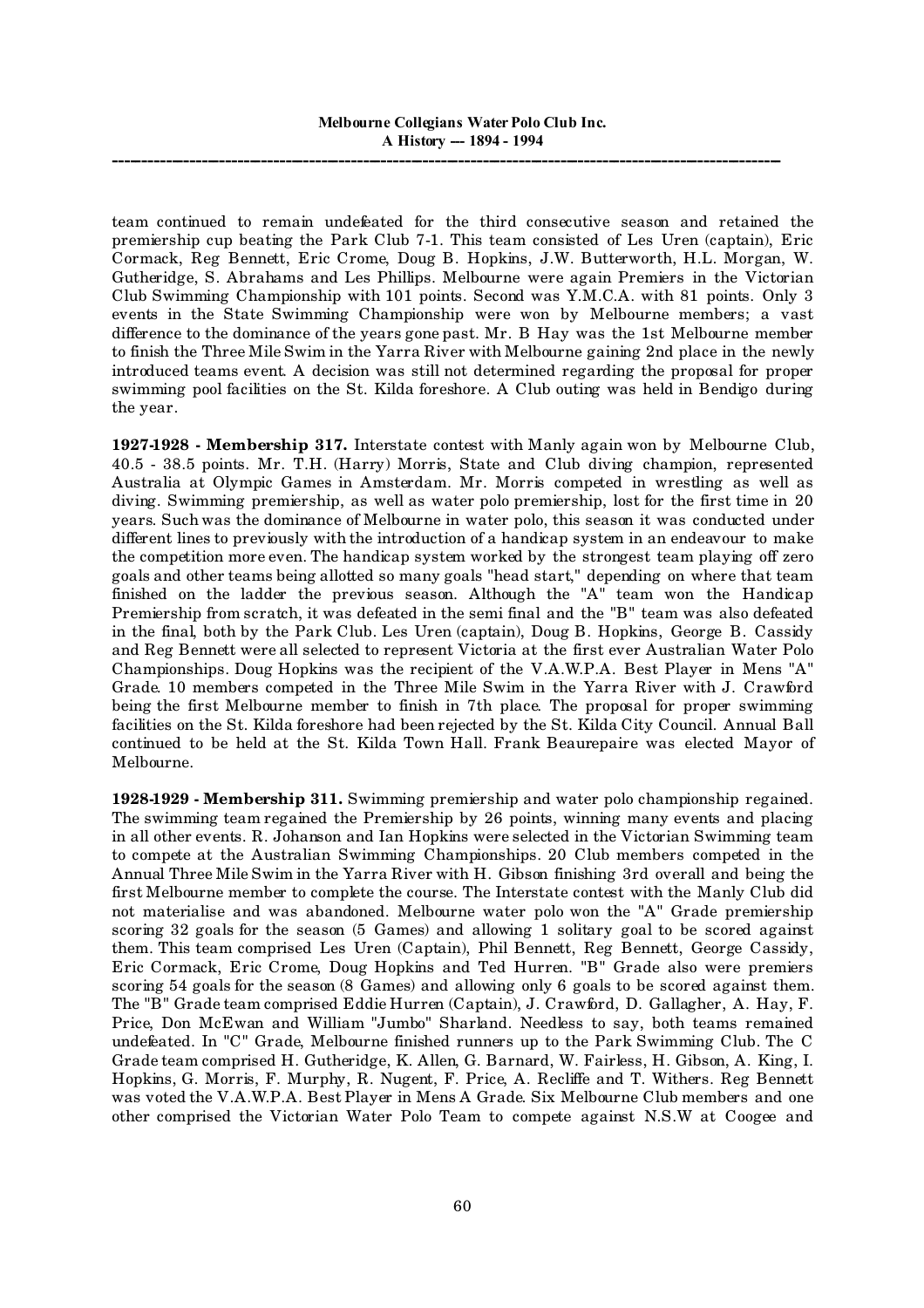Manly on 16th and 18th February, 1929, namely Messrs. Les Uren (Captain), Phil I. Bennett, Reg J. Bennett, George B. Cassidy, Eric Cormack (Vice Captain) and Doug B. Hopkins with Mr. Ted Hurren appointed Manager of the team. This team played devastating water polo and won the Championship winning the Regal Cup. It is interesting to note that of the 11 events on the program, it included "Throwing Water Polo Ball Through Life Bouy", "50 Yards Water Polo Dribbling Championship" and "Water Polo Test Between NSW and Vic." During the 2 Carnivals, the Official Program offered the following "hints" for the general public to follow in relation to water polo:

- Goal counts one point;

- Ball must be handled by one hand only, except by goalkeeper at any time, and other players when throwing from out of bounds;

- Players may be ducked when in possession of the ball only, and must immediately let go.

- Players must retain places after penalty awarded until ball is in play;

- There is no "off side" after the ball is in play;

- Ball must not be taken under water;

- Goalkeeper must not come out more than four yards from own goal posts;

- Any player taking up a position within two yards of goal line put out of the water;
- Dribbling the ball is not in possession.

**1929-1930 - Membership 329.** Swimming and water polo titles won in previous year were retained, justifying a most successful dinner at the Danish Club for 52 members. 4 teams were entered in the ever growing popular water polo competition. "A" Grade remained undefeated for 8 games scoring 69 goals for the season and allowing only 6 goals to be scored against them. Messrs. Les Uren (captain), Reg Bennett, George Cassidy, Eric Cormack (Vice Captain) and Doug B. Hopkins were selected to represent Victoria in water polo at the Australian Championships and were successful in winning the Regal Cup. "B" Grade were Runners Up, "C" Grade made the semi finals and "D" Grade missed the finals matches. Personal trophies were awarded for the first time. D Gallagher was awarded the Most Improved Player, George Morris was awarded the Second Most Improved Player and Best Player in "C" Grade was J. Hopkins. Mr. Doug Gallagher, alias "1 punch", represented Australia in boxing at the Empire Games held in Canada. 21 club members successfully completed the Annual Three Mile Swim and J. Mackey, who gained 6th place, was the 1st Melbourne member to finish. The Annual Ball was abandoned due to lack of support by Club members. Harry Morris won the Tower Diving title at the Australian Championships. Eric Cormack was the author of a half page article that appeared in the Melbourne Sporting Globe on Saturday November 9th, 1929, entitled, "Extensive Training and Practice Essential to Water Polo Success. This article appeared complete with photographs of Eric demonstrating throwing, dribbling and holding the ball.

**1930-1931 - Membership 268.** State swimming premiership retained and "A", "B" and "C" grade water polo championships won. All teams remained undefeated throughout the season, an unbelievable feat. The "A" Grade team comprised Les Uren (Captain), Reg Bennett, George Cassidy, Eric Cormack, Max Cassidy, Doug Hopkins, H. King and William "Jumbo" Sharland. They played 8 games scoring 60 scores and allowing 4 goals to be scored against them. The "B" Grade team comprised Eddie Hurren (Captain), J. Crawford, D. Gallagher, A. Hay, I. Hopkins, Don McEwan, George Morris and F. Price. They played 15 matches and scored 129 goals allowing 18 goals against them. "C" Grade comprised Gordon Robins (Captain), S. Armstrong,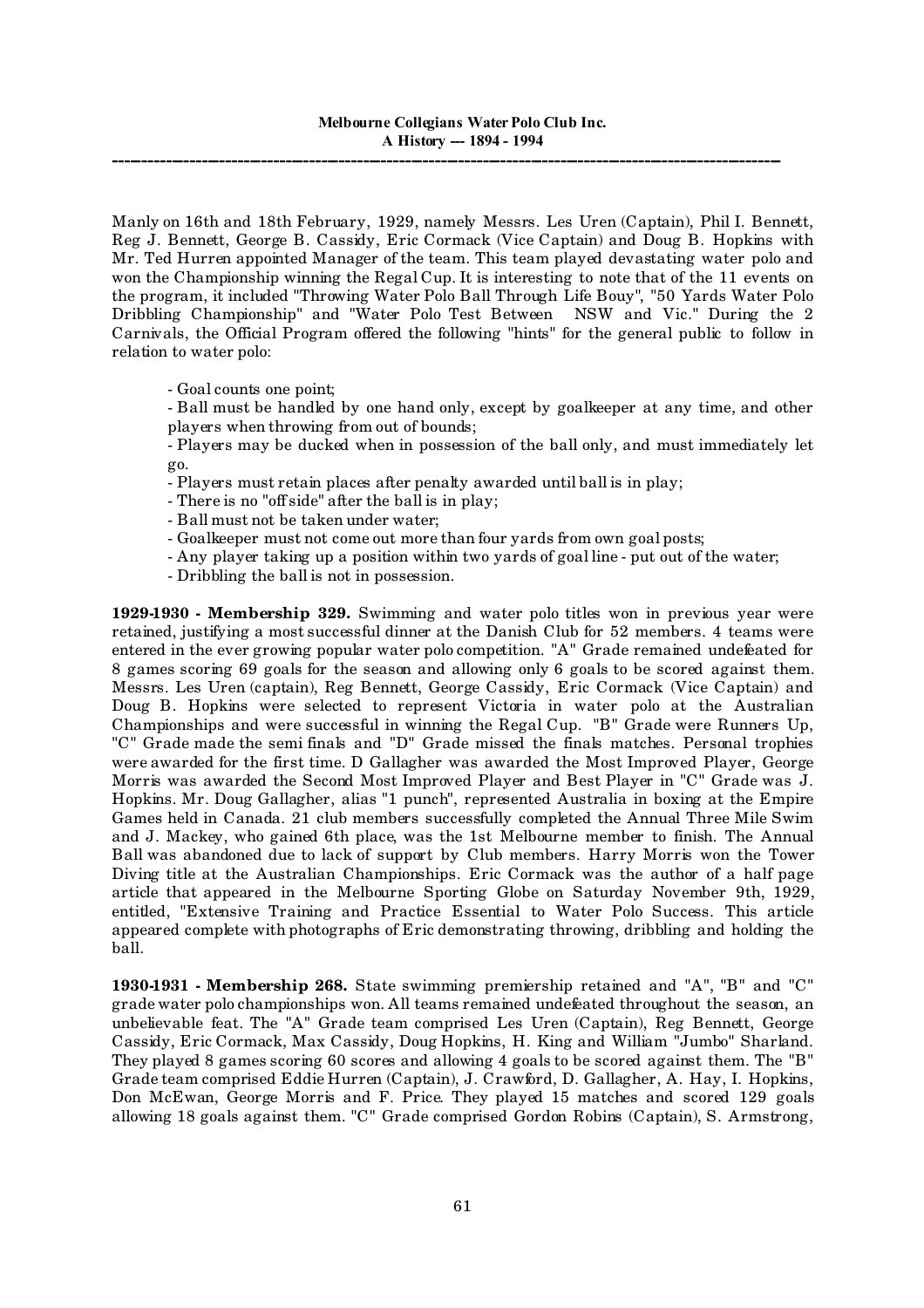Eric Crome, J. Hopkins, A. King, Frank "spud" Murphy, K. Stevens and Tom Withers and played 14 games. They scored 91 goals and had 16 goals scored against them. The promising "D" Grade team consisted of Les Phillips (Captain), G. Barnard, Ron Bennett, S. Brown, H. Black, W. Bruce, Gordon Godby, C. Kohler, V. Miller, Jack Parker, W. Rice, D. Richardson and A. Redcliffe. They played 12 games with 9 wins and 3 defeats scoring 41 goals and allowing 32 goals to be scored against them. Melbourne finished fifth in "D" Grade. The Most Improved Player trophy was awarded to Gordon Robins of "C" Grade. Victorian Water Polo team comprised Melbourne members Les Uren (Captain), Reg Bennett, Doug B. Hopkins, Eric Cormack (Vice Captain) and Eddie R. Hurren once again Manager. The swimming premiership was won by a margin of 40 points. 23 completed the Annual Three Mile Swim in the Yarra River with our Teams entry of A. Barker, H. Gibson, Jack Parker and Gordon Robins winning our first teams title. A. Barker, who placed 3rd, was the 1st club member to finish. Harry Morris retained his Australian Championship title for the Tower Diving.

**1931-1932 - Membership 245.** Club members competed successfully in National Games and Harbour Bridge Championships. A. Barker, Alan Higginson, E. Horsnail, T.H. "Harry" Morris, Tom Withers and Ken Tanner were members of the National Games team and Alan Higginson, Tom Withers and Gordon Robins were members of the Sydney Harbour Bridge Games. All titles were retained by the Melbourne Club by big margins. Australian championship competitors entertained at dinner and cabaret ball. Mr. Doug B. Hopkins awarded Best and Fairest player at Australian Water Polo Championships. Other members of the Victorian Water Polo team from Melbourne included Les Uren (Coach), Reg J. Bennett (Captain), George B. Cassidy (Vice Captain), Doug B. Hopkins, Solly Glover, H. King and Don McEwan. 20 members completed the Annual Three Mile Swim with Rod Houston being the first member to finish. The "A" and "C" Grade water Polo teams retained their premierships remaining undefeated for the season. A handicap competition was continued and it is interesting to note that the A Grade team scored 83 goals (off scratch) and allowed 34 gaols to be scored against them. However, 32 of these goals were conceded by handicap!! Les Uren, George Cassidy and Doug Hopkins were responsible for the coaching of the teams. The total income for the year was 122 pounds, 0 shillings and 4 pence.

**1932-1933 - Membership 213.** Australian and State records established. State swimming Premiership won by 86 points, and water polo championships won in three grades, namely "A", "B" and "C" Grades. In a period of five years, the "A" grade water polo team scored 337 goals for a total of 28 goals against. The victorious A Grade Team comprised Les Uren (Captain), Reg Bennett, Doug B. Hopkins, George B. Cassidy, Gordon Morris, H. King, Solly Glover, Gordon Robins and D. Gallagher. Reg Bennett (Captain) and George Cassidy (Vice Captain) were selected in the Victorian Mens Water Polo Team. At the Australian Swimming Championships, Alan Higginson won the 220 yards and 440 yards breastroke and Arthur King won the 100 yards backstroke. The first Club member to complete the Yarra Three Mile Swim was Don McEwan and our teams entry secured third position.

**1933-1934 - Membership 240.** Honour Board of members who served in the 1914-1918 World war (replacing Board lost in 1925 fire) was unveiled by the Premier of Victoria, Sir Stanley Argyle. The Honour Board constructed in freestone, was 13 feet high and beared in incised letters the Club's Honour Roll of 70 names embellished in bronze and was situated in the facade to the St. Kilda Baths. It was with deepest regret to record the passing of the President, the Honourable Agar Wynne. Sir Harold Luxton, K.B., M.L.A. was elected as the 4th President of the Melbourne Swimming Club. State swimming premiership retained by narrow margin (8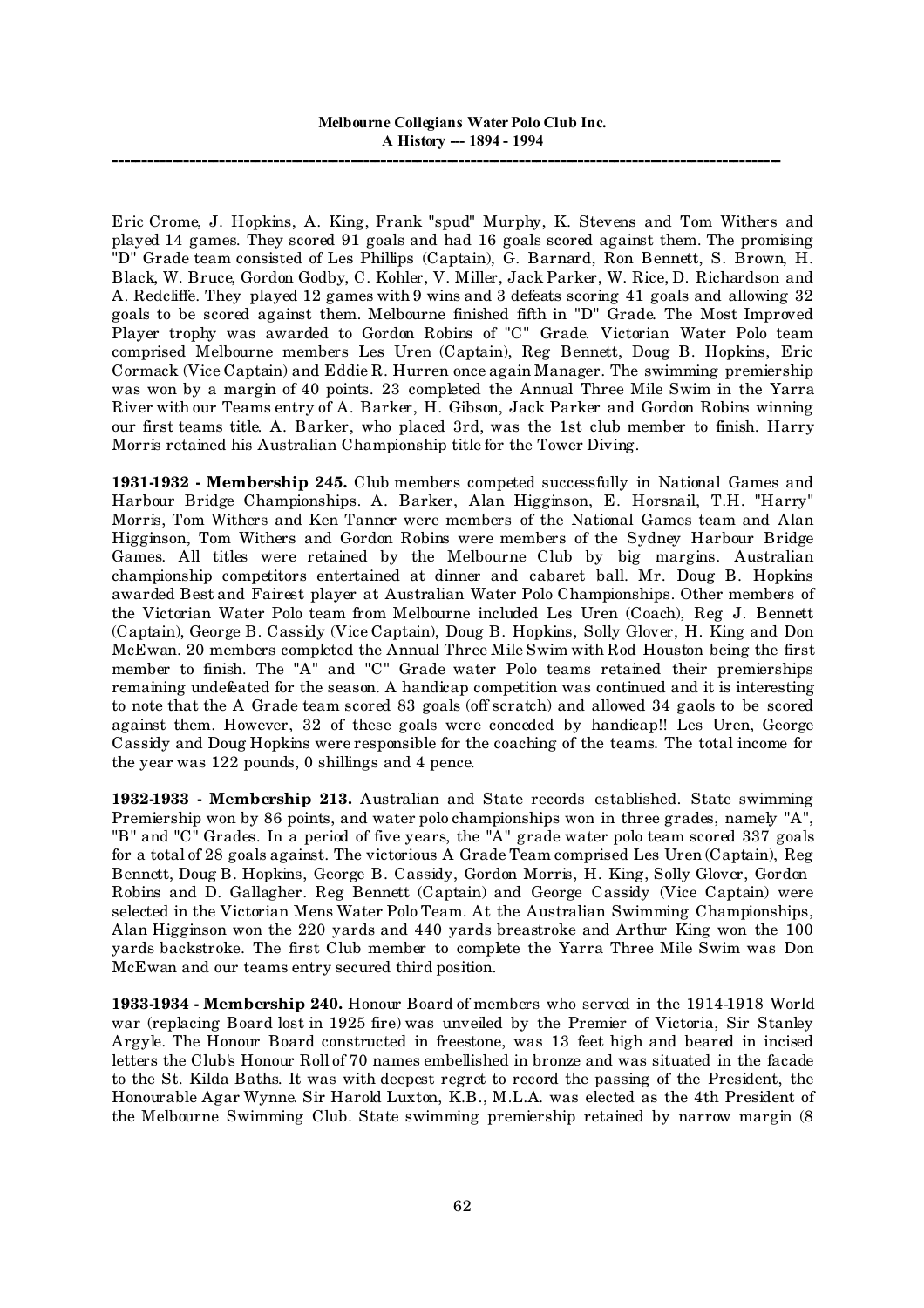points). 4 teams were entered in the water polo competition, however, with many retirements, no water polo premierships were won. Due to the Handicap System, that was introduced to stop the dominance of the Melbourne Club, the "A" Team played 10 games and won only 2. Reg Bennett (Vice Captain), Phil I. Bennett, George B. Cassidy, Jack Millard and Les Phillips (Manager) were selected in the Victorian Water Polo team. Mr. Alan Higginson represented Australia in swimming at Empire Games in London. 14 members of the club completed the Annual Three Mile Swim in the Yarra River with P. Harris being the first member to finish.

**1934-1935 - Membership 213.** Club headquarters demolished by storm and the St. Kilda City Council agreed to rebuild a new Club House. The National Swimming Championships were a feature of the Melbourne Centenary Celebration. Rod Houston, A. King and Tom Withers were selected in the Victorian swimming team. The Club retained the swimming Premiership by a margin of 56 points. 3 teams were entered in the water polo championships. The A Grade played off scratch and were runners up. B Grade were the undefeated premiers and C Grade were fairly successful. Mr Reg J. Bennett was awarded the Best and Fairest player at the Victorian Water Polo championship and J. Dalton was awarded the Best and Fairest Player in B Grade. Mr. Max B. Cassidy was awarded Best and Fairest Player at the Australian Water Polo Championships. Reg Bennett (Vice Captain), Phil Bennett and Max B. Cassidy were the only Melbourne members selected to represent Victoria at the Australian Water Polo Championships this year, and were members of the Premiership team. W. Englehart was the first member to complete the Three Mile Swim in the Yarra River. A Table Tennis tournament was held and won by Phil Bennett (Singles) and Reg J. Bennett and H.S. Pettiford (Doubles). A Golf Competition was also conducted and the winners were Bill Uren and Phil Bennett.

**1935-1936 - Membership 245.** Club quarters rebuilt by St. Kilda City Council. Series of radio broadcasts conducted on 3XY to attract young swimmers resulted in 26 promising boys being admitted to club. The Swimming Premiership was retained by the club by a margin of 49 points. There was a marked lack of interest in water polo this season with only 2 teams entered in the competition. However, the A Grade team, still playing off scratch, regained the premiership defeating Richmond and B Grade were eliminated in the Semi Finals. The victorious A Grade team comprised Phil Bennett (Captain), Max B. Cassidy, Eric Cormack, J. Dalton, D.C. Gallagher, Jack Millard and Jim Watkinson. Victorian State Water Polo team representatives were D. Gallagher (Vice Captain), Max B. Cassidy and Les Phillips (Manager). W. Englehart was again the first club member to complete the Three Mile Swim in the Yarra River finishing 2nd overall. Table Tennis tournament was again conducted with George B. Cassidy winning A Grade and Ray Dodd winning B Grade. The Club Golf Tournament was continued and the winner of the A Grade Division was Horrie Bennett, B Grade was Solly Glover, and the Secret Nine was Les Phillips.

**1936-1937 - Membership 268.** New Club Rooms were completed at the Club Headquarters at the St. Kilda Baths. State swimming premiership lost for first time in many years to Y.M.C.A. by 5 points. Ron Winning was selected to represent Victoria at the Australia Swimming Championships. Mr. Reg J. Bennett awarded the Best and Fairest Player at the Victorian Water Polo Championships. Water Polo Premierships were gained in B Grade and C Grade, with each team suffering 1 loss each. A Grade were Runners Up, being the only team playing off scratch. Victorian Water Polo team selection was awarded to Reg Bennett (Vice Captain), Phil Bennett, Max B. Cassidy, D. Gallagher and Jim Watkinson. Les Uren was appointed Coach and Selector of this team. The Club team finished 2nd to Y.M.C.A. in the teams event of the Three Mile Yarra River Swim and A. Crockford was the first club member to finish the event,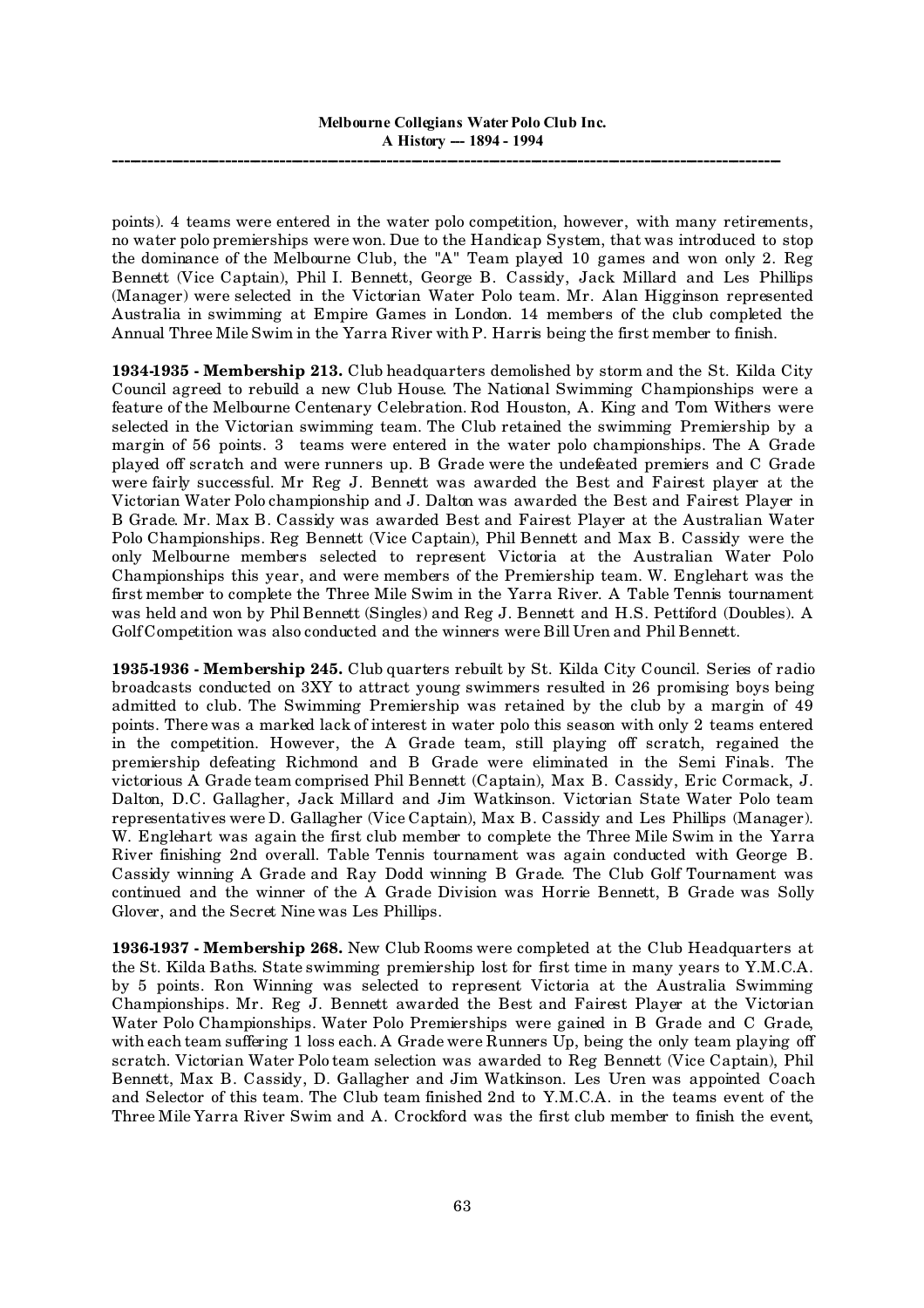finishing 5th overall. A.B. Cassidy was successful in A Grade and R.W. Sanderson won the B Grade sections of the Club table tennis tournament. The Annual Golf Day was conducted with Dana Rushton winning A Grade, Les Phillips won B Grade and Reg J. Bennett won the Secret Nine holes.

**1937-1938 - Membership 274.** Melbourne Club won the inter-club contests with Sydney Swimming Club, 62 points to 32, which were resumed this year and conducted at the City Baths on December 4, 1937. Members of the Melbourne team consisted of Reg. J. Bennett, Ivan Stedman, Phil I. Bennett, Alan Gilchrist, Gordon Grant, Alan Higginson, David J. Norris, D. Stewart and Ron Winning. In these contests, the State record of 4 minutes 58 3/5ths seconds was established by the Melbourne Club team in the 500 yards Squadron race, the first time ever a team has gone under 5 minutes. The water polo saw Melbourne victorious with a 5-3 win over Sydney. In 1914, Ivan Stedman won the 440 yards event in the Melbourne V Sydney contest. This season, in a remarkable performance at a similar contest, he was placed in the 440 yards freestyle and 110 yards breastroke. State swimming premiership was regained by a margin of 33.5 points. Ron Winning was the outstanding swimmer of the State Championships, obtaining the 220 yards, 440 yards, 1760 yards and intermediate 220 yards titles and also a member of the successful 500 yards team. Bill Cavanagh won the state 220 yards championship of Victoria in 1924-25. His performance this season in winning the 880 yards Victorian Championship was an outstanding achievement.

Mr. T. H. (Harry) Morris lost Club Diving Championship, a title he had held for a period of 19 years to Mr. David Norris. Mr. Norris was subsequently selected to represent Australia in the Spring-Board Diving at the British Empire Games held in Sydney.

Water polo teams were entered in A, B, C, and D Grades with all teams playing in the finals. However, none were successful in winning the premiership. Messrs. Les Uren (Coach) and Reginald J. Bennett were selected in Australian team versus Rest of Empire in water polo at Empire Games in Sydney. Reg J. Bennett was awarded Best and Fairest player in V.A.W.P.A Mens A Grade with S. Armstrong sharing the honor in B Grade. Reg Bennett (Vice Captain), Les Phillips (Manager/Referee) and Les Uren (Coach) were members of the Victoria Water Polo team. A Victorian team was selected to play a British Isles team in Melbourne and Reg Bennett, A. Bowen, Max Cassidy and Jim Watkinson were selected in this team. Gordon Watson was successful in winning the "A" Grade Golf Club Championship with Bill Atkinson winning "B" Grade. In the Three Mile Swim in the Yarra River, Bill Englehart deadheated for the fastest time and Alan Grant, 7th overall, was the first club member to complete the course. A number of club members competed in the Royal Life Saving Society Championships with Bill Atkinson winning the Life Saving category, Gordon Grant and Peter Haigh winning the Belt and Reel, Gordon Grant winning the Belt, Gordon Grant, Peter Haigh and Ron Winning successful in the Surf Teams event and Alan Grant in the Junior Surf. A promising junior, Peter Bennett, joined the club.

**1938-1939 - Membership 306.** Melbourne team visited Sydney Swimming Club and was successful, 50-44 points. The team comprised Reg Bennett, S. Armstrong, G. Grant, Ron Winning, David J. Norris, Hector Johanneson, Jim Watkinson, Bill Atkinson and Keith Finlay. The Swimming Premiership was again retained by a margin of 69 points over Y.M.C.A. Bill Atkinson, Keith Finlay, Hector Johannsen, Jim Johnson, Ian Stewart and Ron Winning being selected in the Victorian team to compete at the Australian Swimming Championships. "A" and "B" Grade teams were entered in the Water Polo Championship with both teams being defeated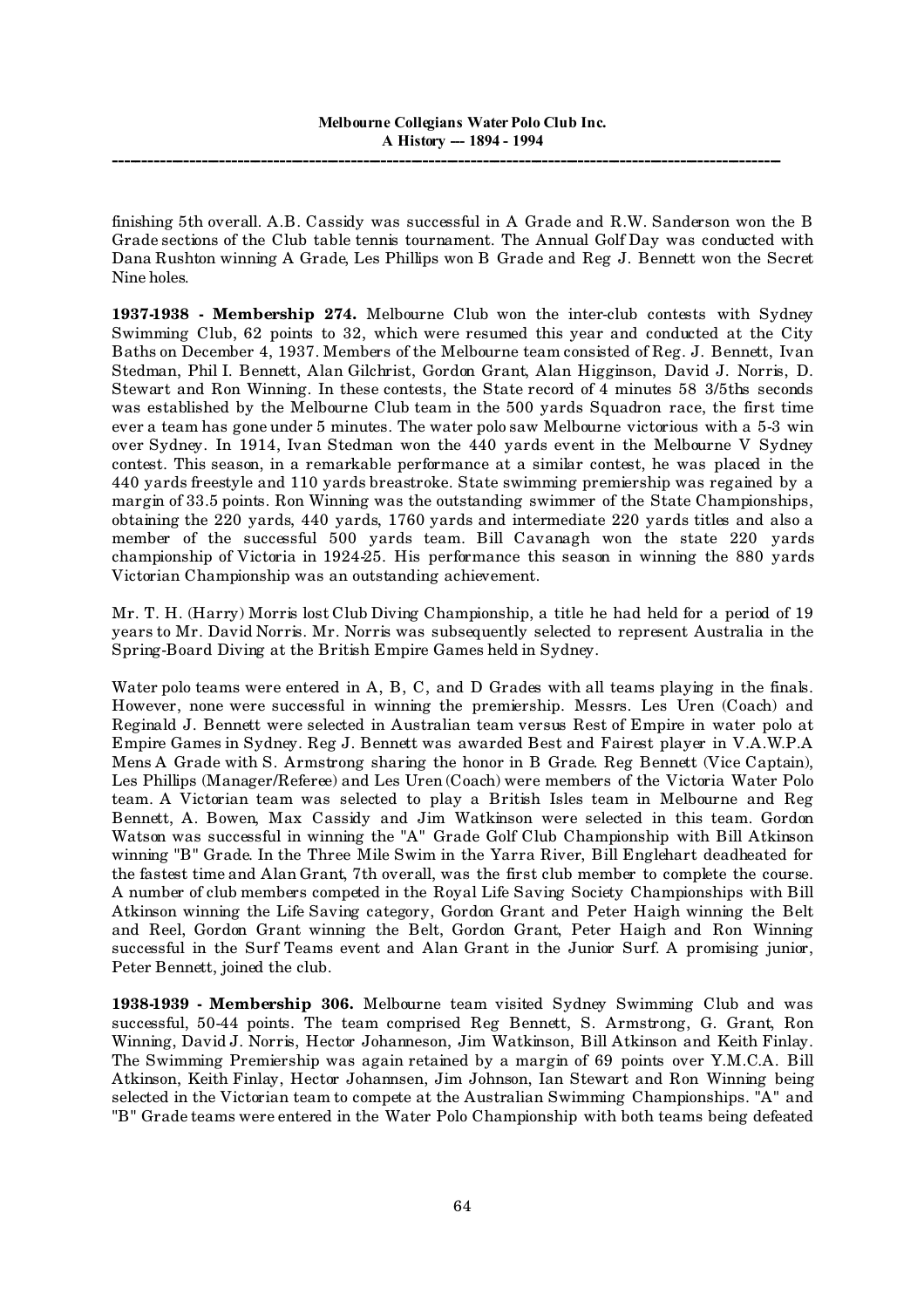by Richmond in the Grand Final. Reg J. Bennett (Vice Captain) and Ashley Cooper were selected to represent Victoria at the Australian Water Polo Championships with Reg Bennett being awarded the Best and Fairest player at these Championships. The annual Golf Competition resulted in George L. Watson winning the "A" Grade and K.A. Stevens winning the "B" Grade categories. R.W. Sheils won the B Grade final of the Table Tennis tournament. Alan Gilchrist was the first club member to complete the Annual Three Mile Swim in the Yarra River. David Norris won the Springboard Diving tile at the Australian Championships with Ian Stewart winning the 110 yards Freestyle Championship of Australia.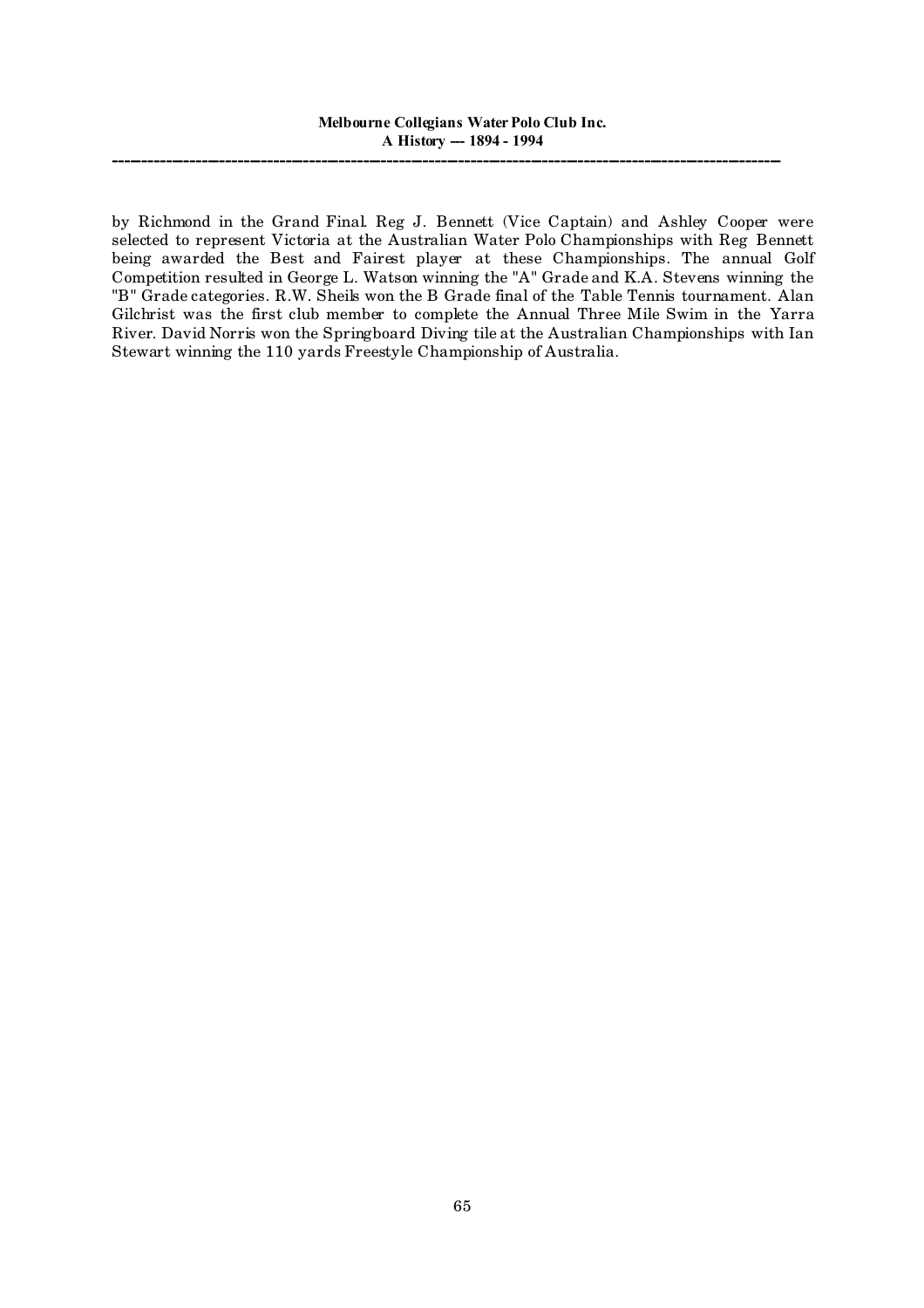**1939-1940 - Membership 274. (Second World War)** Grade Swimming Premiership introduced by V.A.S.A. replacing former system of total scores based on placings in championships. The A Grade was won by the Melbourne Club. David J. Norris, Jim Johnson, Graeme Stewart and Ian Stewart were selected in the Victorian Swimming team with Dave Norris retaining his title of winning the Australian Springboard diving Championship. Melbourne entered 3 teams in the V.A.W.P.A. Competition with A and B Grades being beaten in the Grand Final by Richmond and Coburg successfully. C Grade were eliminated in the semi final. Melbourne members selected in the Victorian Water Polo team were Reg Bennett (Captain), Ashley Cooper, J. "Snowy" Lobban and Les Phillips (Manager). Reg Bennett was the recipient of the Best and Fairest Player Award at the Australian Championships for the 2nd consecutive year. Reg Bennett was awarded Life Membership of the Melbourne Swimming Club for outstanding sporting achievement. Some of Reg's achievements included:

- Australian Representative 1938;
- Australian Water polo Championship Best Player 1939,40;
- Victorian State Team Representative 1928,29,30,31,32,33,34,35,37,38,39,40;
- Victorian State Team Vice Captain 1934,35,37,38,39;
- Victorian State Team Captain 1932,33,40;
- Awarded V.A.W.P.A. Best Player in Mens A Grade 1929,35,38;
- Melbourne Swimming Club Vice Captain 1926,27;
- Melbourne Swimming Club Captain 1934,35,36,37,38,39,40;
- Played 33 interstate matches.

**1940-1941 - Membership 297. (Second World War)** Active membership depleted by enlistments. Swimming premiership retained under difficulties due to absence of members overseas defeating Preston by 9 points. Ian Donaldson gained 2nd place in the 220 yards freestyle at the Australian Junior Swimming Championships. He was also successful in the Victorian Senior Championships winning the 220 yards freestyle and collected 4 titles in the Victorian Junior Championships. 2 teams were entered in the V.A.W.P.A. with A Grade being defeated in the Grand Final by Richmond. Ashley Cooper and Jim Watkinson were selected in Victorian Water Polo team with Les Uren appointed as Honorary Coach of this team. Victoria were successful in winning the Australian Water Polo Championship, thus regaining the Regal Cup. The Melbourne Club conducted swimming and physical culture classes at Wesley College for Air Force reservists awaiting call up with classes of 20-30 men conducted 4 nights per week.

**1941-1942 - Membership 213 (Second World War)** In water polo, after three rounds of competition, the V.A.W.P.A. went into recess for the duration of the war. The Swimming competition was also suspended. Only junior club events were conducted by the Melbourne Club. Melbourne Swimming Club were successful in winning the V.A.S.A. Junior Pennant with Preston 2nd and Brighton 3rd. Peter Bennett made his mark on the club winning 2 club championships and being a member of the successful Junior Pennant team. Frank Beaurepaire was knighted for his services as Lord Mayor of Melbourne for two terms.

**1942-1943 - Membership 205 (Second World War)** Water Polo was in recess due to the World War. Only junior events continued to be conducted with the Melbourne Junior team of L. Beare, D. Cathcart, Geoff Hearman, Peter Heighway and Vic Jennings winning the Junior Teams' Championship of Victoria and collecting the H. Snape Memorial Shield. John Nicholas won the Victorian Junior Diving Championship. Flight Lieutenant W. Newton, who was a prominent A Grade water polo player for our Club was killed in action and was posthumously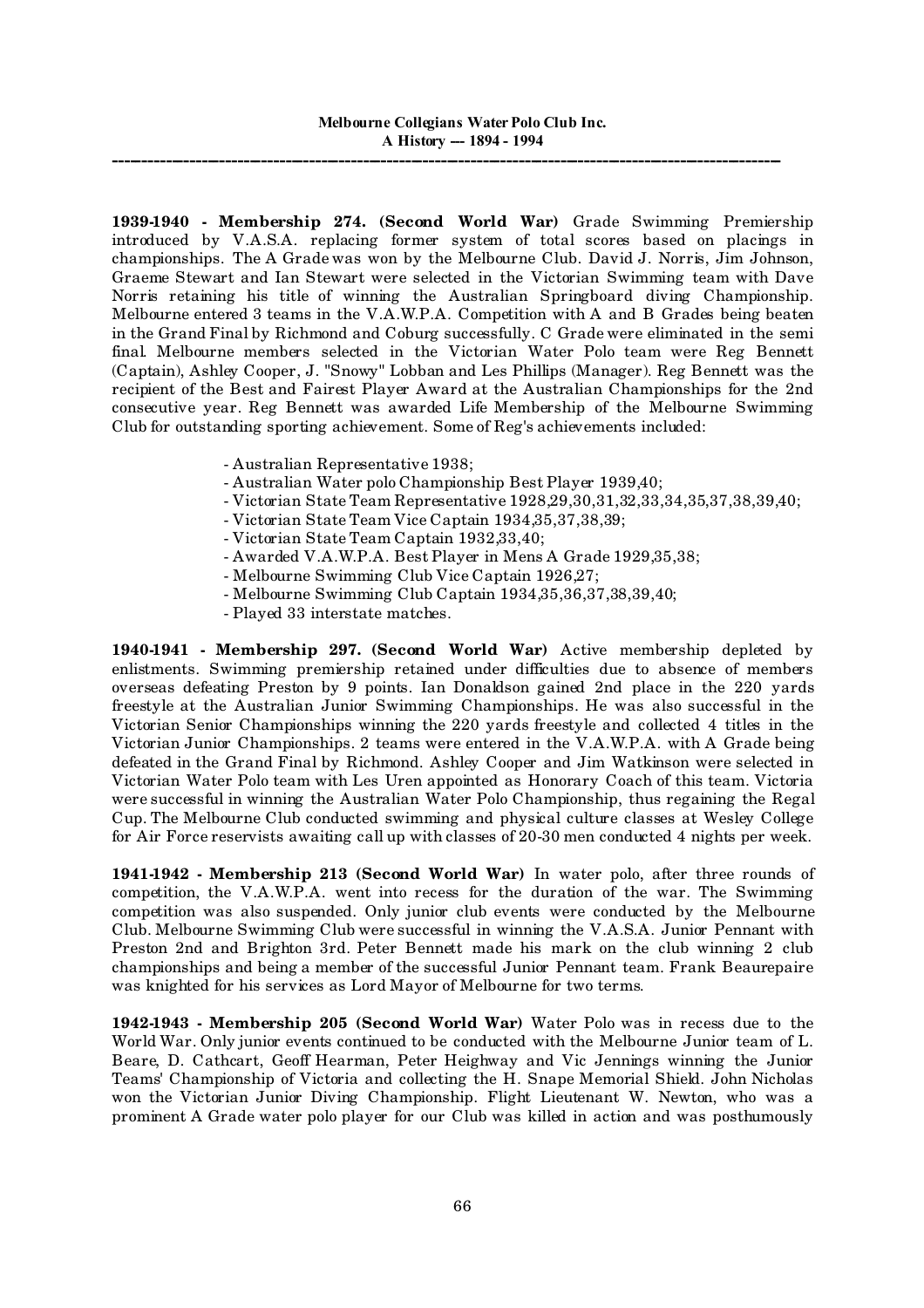awarded the Victoria Cross.

**1943-1944 - Membership 232 (Second World War)** The Melbourne Swimming Club's 50th anniversary celebrations were dampened due to the Second World War. Due to the recess for the remainder of the war in water polo, the club decided to foster the interest of junior members in this sport and practice games were held at the club headquarters. Ron Wootton, in his first year with the Club, was successful in winning the U/14 110 yard freestyle Club Championship. The Junior Pennant Championship was lost to the Richmond club, however, John Nicholas retained his Victorian Junior Diving Championship. Jack Basto was appointed Secretary of the Club.

**1944-1945 - Membership 251 (Second World War)** Water Polo was still suspended due to the World War. Ivan Stedman finished 2nd in the Three Mile Swim in the Yarra, a fantastic effort. Ron Wootton won the 110 yard freestyle club championship for both the U/14 and U/15 age groups. Doug Jennings was selected in the Victorian Junior Swimming team and gained a 2nd place in the 110 yards backstroke at the Australian Junior Championships. John Nicholas won the Victorian Junior Diving Championship for the third consecutive year. Club members A.W. (Sprint) Walker, Jim Wall and Phil Bennett became founding members of Victoria's first Surf Life Saving Club - Torquay, and so began the Surf Life Saving movement in Victoria.

**1945-1946 - Membership 277\* (Second World War)** The National and State Swimming Titles were resumed, after peace was declared. David J. Norris was the outstanding competitor at the National Titles successfully defending his springboard title and gaining a record number of points. Senior Club Championships were also resumed. Master Rod Huston won the Victorian Junior Springboard Championship and went on to win the Australian Junior Diving Championship. Master I. Donaldson transferred residence to N.S.W. and won that State's 220 yards and 440 yards, and was runner up in 110 yards and 880 yards championships. Ron Wootton, who was unexpectantly beaten into 2nd place in the Club 110 yards freestyle by Bill Bennett, won the 220 yards freestyle and was 3rd in the springboard diving. Water polo was resumed and one team was entered in each of the "A" and "B" Grade Competitions. The "A" team was eliminated in the 1st semi final, whilst the "B" team reached the semi final. Ashley Cooper was the captain of "A" team and Harry O. Blake was captain of "B" team. The club was represented in the Interstate Team by Ted F. Lynott (Captain and who had recently transferred to the Club), Ashley Cooper and J. "snowy" Lobban. Ted F. Lynott won the Best and Fairest player for the Interstate series. John Wilson joined the Club as a promising junior. Mr. Ivan Stedman, aged nearly 50 years, finished second for the second successive year in the 3 Mile Yarra River Swim in 1h 21m 2s, which was rated as one of the greatest swims considering his swimming career peaked between 1912-1924, when he was Australian Champion and was selected in 2 Olympic teams.

**1946-1947 - Membership 401.** 4 teams were entered in the Water Polo competition; A, B, C and D Grades. Captains of these teams were Ted Lynott, Harry Blake, Robert McLaren and Max Kent respectively. All teams, with the exclusion of B Grade, made it through to the finals but were eliminated before the Grand Final. A Grade were ousted in the Preliminary Final by Olympic 1-3. Harry Blake won the V.A.W.P.A. Best Player Trophy in B Grade. Ted Lynott (Captain), J. Kennedy and Les Uren (Coach) were selected in Victorian team for the Regal Cup Interstate Competition. David Norris successfully defended his Australian Springboard Diving Title, as did Rod Huston in the Junior Diving Championship in Adelaide. Ron Wootton competed in the U/16 swimming sections, winning the 55 metre freestyle and was 2nd in the 110 yards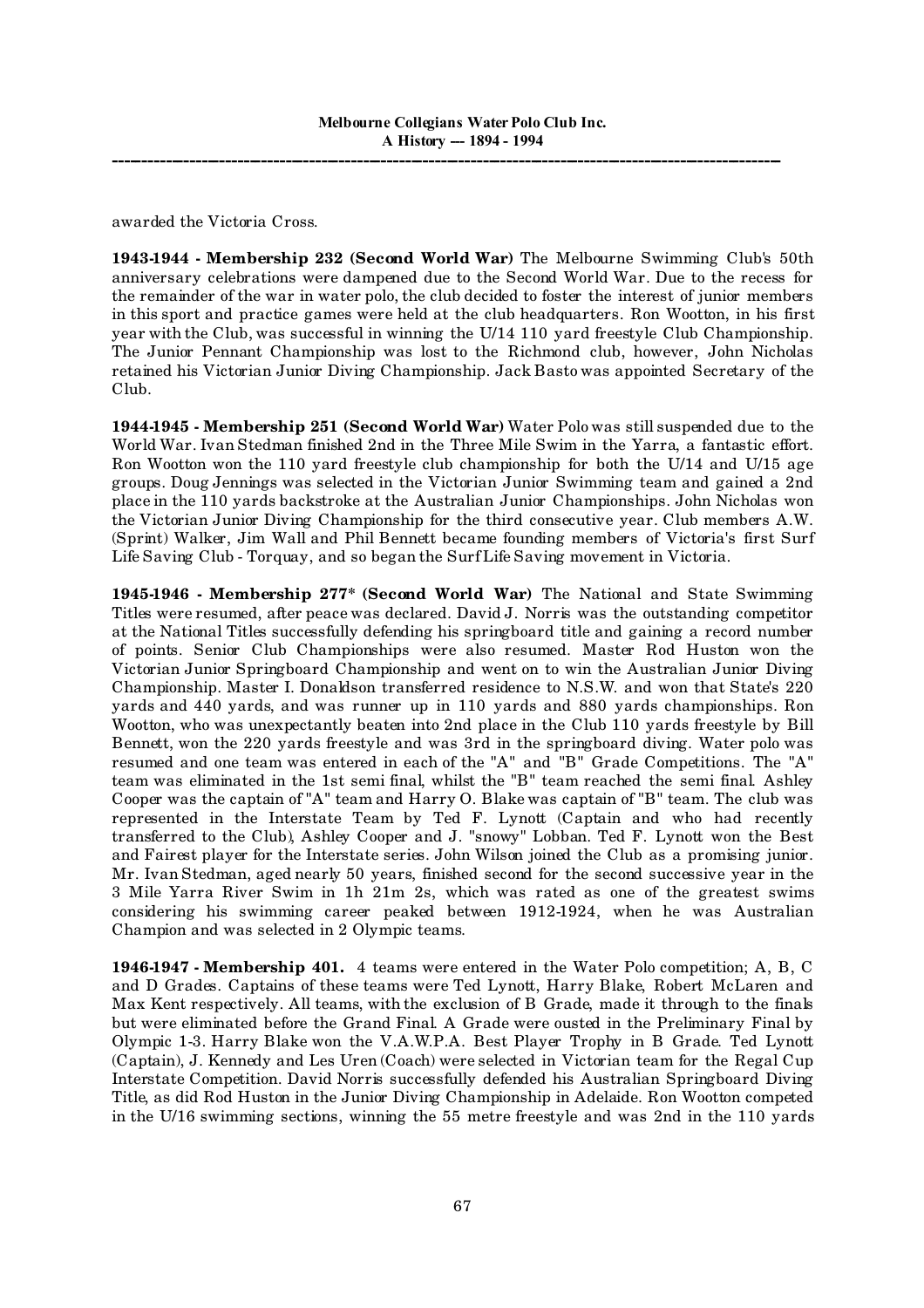backstroke. He also won the Junior Singles Table Tennis Championships held at the Club Rooms during the year. Stuart Weavers won the Open Singles title. The Melbourne Club sponsored a promising British Olympic Swimmer, Miss C. Gibson of Scotland, who was the British record holder in the 500 yards freestyle and 150 yards backstroke. Foundation member of the Club, and Vice President for the past 50 years, Mr. Joseph Woolf, died during the year.

**1947-1948 - Membership 432\*.** The Swimming Premiership was retained by the Melbourne Club. In water polo, 5 teams were entered in the Summer Competition, with a team in every grade. The "A" Grade team were defeated in the Preliminary Final by Richmond 0-2, the "B" Grade team were defeated in the Grand Final by Richmond 1-8, the "C" Grade team were eliminated in the 1st Semi Final by Brighton Beach 1-10, the "D" Grade team finished 5th and the "E" Grade team finished 9th with only 1 win. The founder of the Club, Mr. Ernie Casper died through the year. Peter Bennett was selected in the Victorian Senior Mens Water Polo team; the 1st of what was to be 10 occasions. Des Webb was also selected in this team. Victoria ran out Premiers of the Australian Water Polo Championships.

**1948-1949 - Membership 458.** This year saw an amazing membership of 458, which was the biggest in the Clubs existence and the highest membership for any Club ever who were affiliated with the V.A.S.A. Swimming premiership lost, being defeated by Y.M.C.A. in the Grand Final 53 points to 37 points. A Melbourne team was also entered in "C" Grade and they were beaten by 1 point in the Grand Final by Brunswick. 3 teams were entered in the Water Polo Competition with all 3 teams making the finals, however, none were able to make it through to the Grand Final. Richmond defeated the "A" Grade team in the Preliminary final 6-3, Footscray defeated the "B" Grade team in the 1st semi final 10-2 and Brighton Beach defeated our "D" Grade team 5-3 in the 1st semi final. A great animosity had began between the Richmond and Melbourne water polo teams. Not only was violence occurring in the water, but it also spilled out onto pool side and in the stands. For a number of years, beginning in this year, many brawls occurred between players. There was one occasion when 2 "star" Melbourne players ended up in hospital and many times the Richmond Police were called to the Richmond Baths to break up the skirmishes.

Peter Bennett, Doug McKenzie and Des Webb were all selected in the Victorian Water Polo team that played in Queensland with Peter Bennett selected in the Australian Olympic team. However, Peter was later to withdraw from this team due to illness. Des Webb was the recipient of the V.A.W.P.A. Best Player for Junior Men. The founder of the Club, Mr. Ernie Casper, left a sum of money and a perpetual memorial was inaugurated to ensure that Mr Casper's memory will be conserved. David Norris was the only Melbourne member to be selected in the Victorian Swimming team. He later successfully defended his springboard title at the Australian Titles, the 5th time he has won this event.

**1949-1950 - Membership 454.** Club headquarters demolished at end of season by storm. Peter Bennett (Water Polo) and David J. Norris (Diving) gained selection in the Australian Team at the British Empire Games in Auckland. Peter Bennett, and Frank Acks were both members of the Victorian Water Polo Team, winning the Australian Championship. 3 teams were entered in the V.W.P.A. Competition with "A" Grade playing off in the Grand Final but were defeated by Olympic 1-4. "B" Grade were defeated 4-5 in the semi final by Brighton, and "D" Grade finished 5th. Peter Bennett and Frank Acks were coaches of the "A" Grade team, Ron Wootton coached the B Grade team and Bill Bennett coached the "D" Grade team. Swimming Premiership was won by the Club. Peter Bennett, who was playing V.F.L. football for St. Kilda, was selected in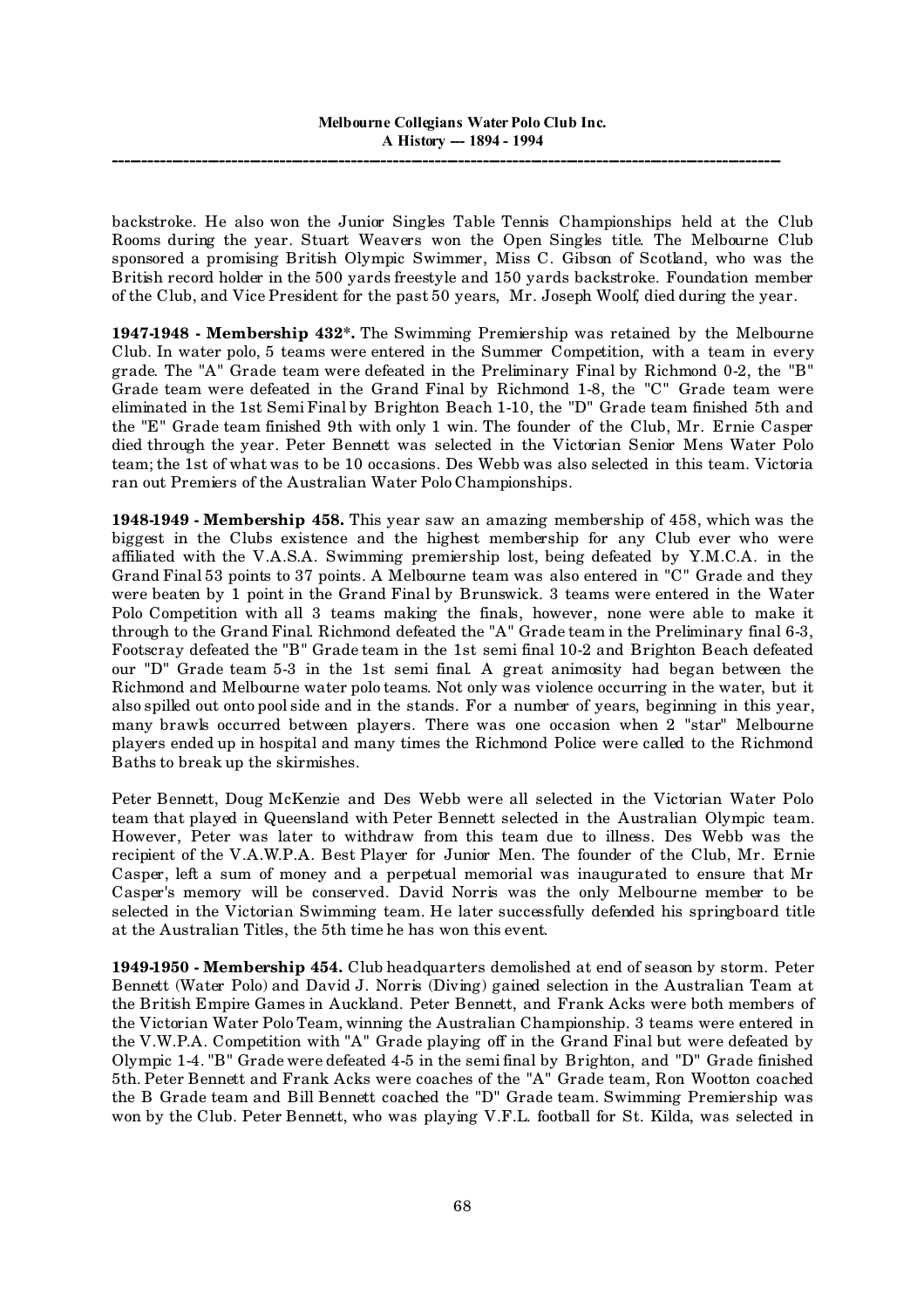the Victorian Football team.

**1950-1951 - Membership 402\*.** 3 teams were entered in the water polo championship; "A", "B" and "C" Grade. The "A" Grade team, who were missing champion Peter Bennett who transferred to Bondi, remained undefeated all season until the Grand Final, where they were defeated by Olympic 4-5. The "B" Grade were also defeated in the Grand Final by Northcote, 4 goals to 5 with John Wilson being one of the Best Players for the year. "C" Grade finished equal 1st on the ladder also but were defeated in the Semi Final by Camberwell, 2-7 and were eliminated. Mervyn Potter was the Best Player in "C" Grade. Robert MacLaren, Frank Acs, Doug McKenzie and Harry Quittner, who had transferred to the Club from Olympic, were selected to represent Victoria at the Australian Water Polo Championships. Rob MacLaren was selected as the most outstanding player of the Australian Championships, as well as selected in the Australian Water Polo Team to tour New Zealand. Peter Bennett, playing for Bondi, was also selected in this team. Peter Bennett was again selected in the Victorian Football team.

**1951-1952 - Membership 386\*.** The notable occurrence for this season was the closure of the St. Kilda baths and the establishment of new temporary club headquarters at the City Baths. The swimming team finished 3rd in the V.A.S.A. interclub and John McCormack became Australian Champion over 1760 yards freestyle at the Australian Championships. Old Wesley were successful in obtaining the "E" Grade water polo premiership, tying with Preston. Peter Bennett returned to the Club after 1 year in Sydney. 4 teams were entered in the water polo competition with 2 teams in "A" Grade. The "A1" team finished on top of the ladder, but were again defeated by Olympic in the Grand Final 5-7. The "A2" team finished a creditable 5th on the ladder. B Grade finished 2nd on the ladder and were defeated in the preliminary final by Flinders Naval Depot 6-7. The "C" Grade team finished on top of the ladder but were defeated in the preliminary final by YMCA 6-7. 8 members were selected in the Victorian Water Polo team that won the Australian Championship in Adelaide; namely Peter Bennett (Captain), Frank Acs, Harry Quittner, Doug McKenzie, Des Webb, Robert MacLaren, Bill McCabe and Ron Wootton. Peter Bennett (Captain) and Bill Uren (General Manager) were selected in Australian Olympic Water Polo Team to compete in Helsinki. Kevin Coote was also selected in the Olympic Team as a wrestler. Albert V. Jennings, (later to be Sir Albert Jennings, K.B.E.) was elected the 5th President of the Club. John Wootton joined the club as a very young junior and Ken Bailey was awarded the V.A.W.P.A. Best Player in Mens "C" Grade. Ivan Stedman was successful in winning the Annual 3 Mile Swim in the Yarra with a time of 1 hour, 24 minutes and 53 seconds; another unbelievable feat considering he was over 50 years of age.

**1952-1953 - Membership 394\*.** 4 teams were entered in water polo with 2 teams again entered in the "A" Grade. The "A1" team won the A Grade Water Polo Premiership defeating Footscray 5-3 and losing only 1 game for the season. This premiership was the first premiership captured since before the war and comprised Peter Bennett, Frank Acks, Harry Quittner, Rob McLaren, Ron Wootton, Des Webb and John Wilson, who played his first season with the "A" Grade team. "B" Grade were defeated in the Grand Final 5-8 by Richmond and both "C" Grade and the "A2" team finished 8th on their respective ladders. Frank Acks won the Best Player in Mens "A1" and John Hunter won the Best Player with Mens "A2". Ken Bailey and William Stomps were joint winner of Mens "B" Grade Best Player and John Grant won the Mens "C" Grade Best Player. State Water Polo team representatives included Peter Bennett (Captain), Harry Quittner, Robert MacLaren, Bill McCabe and Ron Wootton with Victoria winning the Australian Championship. Ken Wood joined the Club and was the Under 14 Club Champion. B. Whiting was selected to represent Australia in Surf Life Saving. Peter Bennett was selected in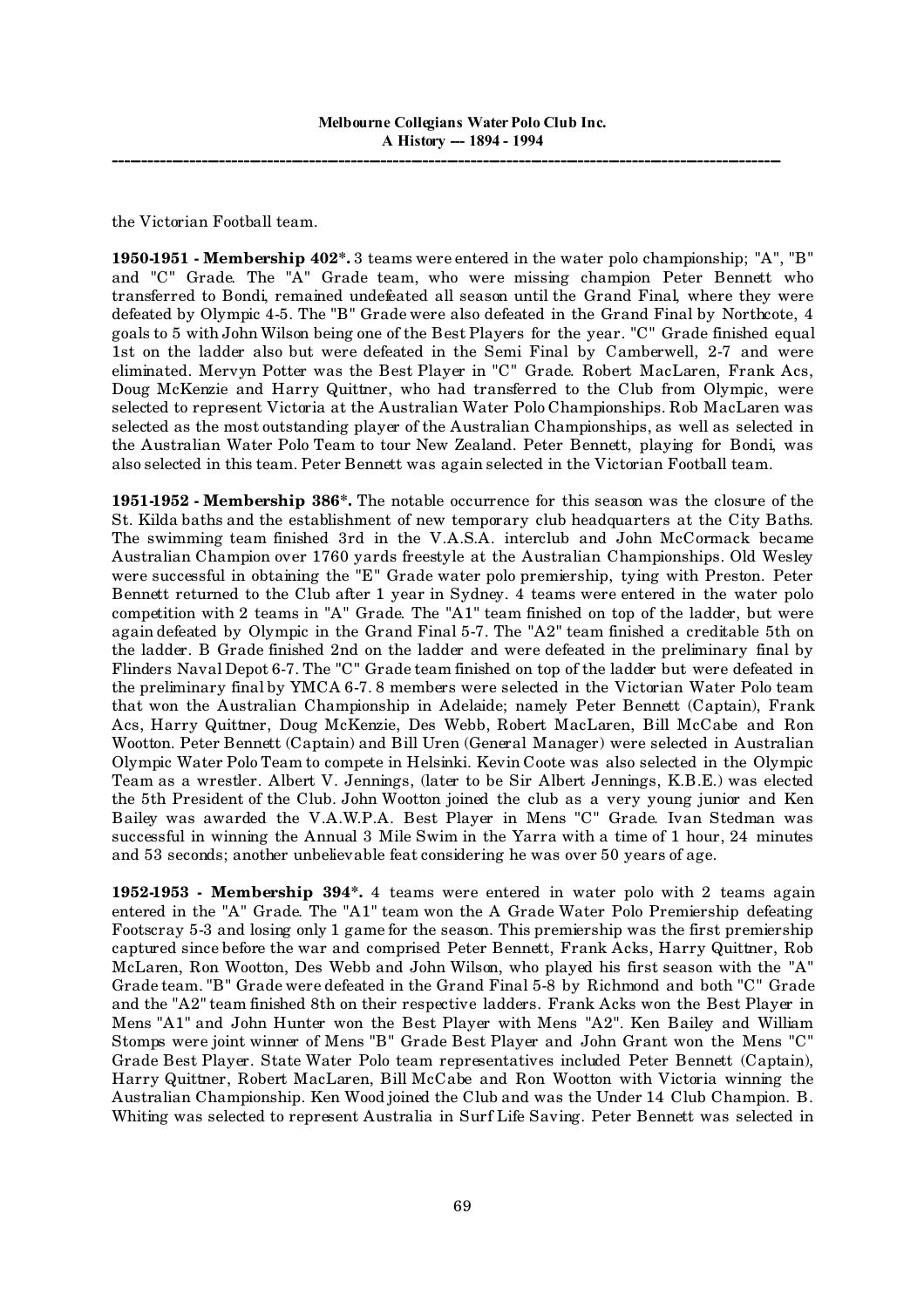the Victorian Football team for the 3rd occasion.

**1953-1954 - Membership 420\*.** The Melbourne Swimming Club won the State "A" Grade Inter Club Swimming Championship. The "A" Grade Water Polo team were also premiers defeating Olympic 8 goals to 1. The victorious "A" Grade team comprised Peter Bennett, Frank Acks, Harry Quittner, Des Webb, Robert MacLaren, Ron Wootton and John Wilson. The team were beaten only once for the season; in the 2nd semi final by Olympic. However, revenge was sweet for the tables were turned in the Grand Final. "C" Grade were also premiers defeating Brighton Beach 3-2. The "C" Grade team only made it through to the Grand Final after a 1 3/4 hour battle with South Melbourne. "B" Grade, after remaining undefeated for the season, were defeated in the Grand Final by Preston 4-5. However, "B" Grade were later premiers of the Bendigo Water Polo Cup. The "D" Grade team were eliminated in the 1st semi final by Brunswick, 2-3. Des Webb and Peter Bennett were joint winners of the Best Player in Mens "A" Grade and Doug McKenzie won the Best Player in Mens "B" Grade. Noel Searle won Mens C Grade and Frank Fagan and Brian Lovelock were awarded Best Players in Mens "D" Grade. Victorian representation was afforded to Peter Bennett (Captain/Coach), Harry Quittner, Ron Wootton, Bill McCabe, Des Webb and Robert MacLaren, who was unable to make the trip. Victoria won the Premiership for the 2nd consecutive year. Ken Bailey, Bill McCabe and Graham Jones were all members of the Victorian Colts team. Jack and Tony Harrison joined the Club. The Club sent a water polo team to Perth to compete against the Western Australia State Water Polo Team with two matches being played. Doug McKenzie was voted the V.A.W.P.A. Best Player for Mens "B" Grade and Ken Bailey received the V.A.W.P.A. Best Player for Junior Men. The Club returned to the St. Kilda Baths.

**1954-1955 - Membership 429\*.** 5 teams were entered in the Water Polo Competition with "A" Grade remaining premiers defeating Richmond 9-8 after three periods of extra time. The premiership team comprised Peter Bennett, Harry Quittner, Robert MacLaren, Ron Wootton, Bill McCabe, John Wilson, Jim Farrell and Ken Bailey. Old Wesley were victorious in obtaining the "E" Grade Premiership, with J. Mountford being voted the V.A.W.P.A. Best Player for this grade. "B" Grade were runners up for the fourth consecutive year losing to Richmond 5-8. The "C" Grade team were eliminated in the Preliminary Final by Kew, 2-3, and the "D" Grade Team was also eliminated in the Preliminary Final 2-3 by Northcote. The "E" Grade team finished 6th. Peter Bennett (Coach), Bill McCabe, Jim Farrell, Rob McLaren, John Wilson and Ron Wootton were all selected in the Victorian State Senior Mens Water Polo Team, winning the Australian Championship for the third consecutive time. Peter Bennett was the recipient of the Best Player in Mens "A" Grade, Doug McKenzie was awarded the Best Player in Mens "B" Grade, John McCormack won the Best Player in Mens "C" Grade, Frank Lohning won Mens "D" Grade and Jack Harrison was awarded the Best Player in Mens "E" Grade.

Peter Bennett was awarded Life Membership of the Club for outstanding service and sporting achievements. Some of Peter's water polo achievements are as follows:

- Joined the Club in 1937;

- Victorian Representative 1948,49,50,52,53,54,55,56,57,58;
- Victorian State Team Captain 1952,53,54,55,56,57,58;
- Victorian State Team Coach 1954,55,56,57,58,60,61,62;
- Australian Olympic Representative 1952,56;
- Australian Olympic Team Captain 1952;
- Australian Olympic Team Coach 1956;
- Australian Representative 1950,51;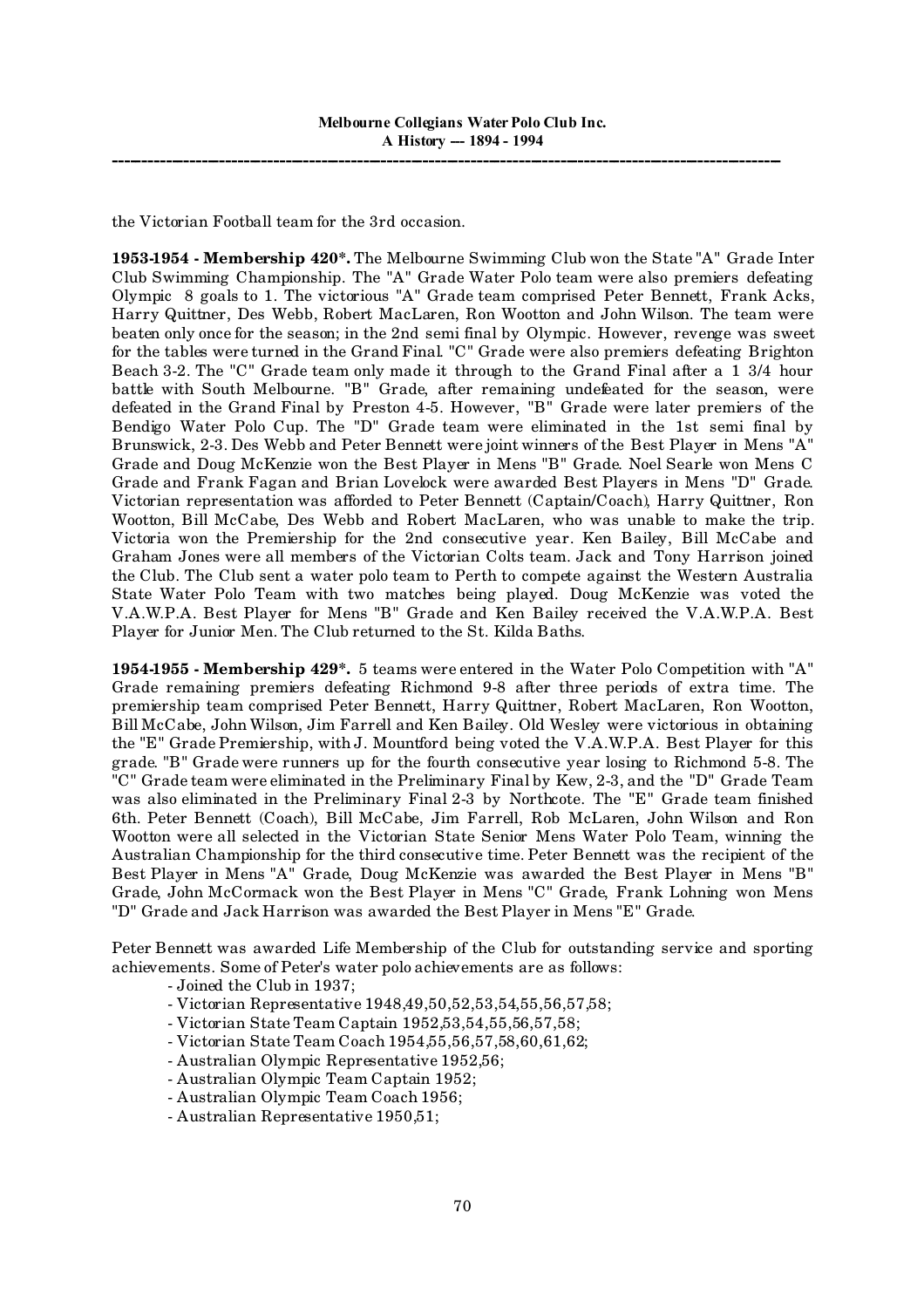- Played 46 International Games;

- Melbourne Swimming Club Junior Captain 1942,43,44;

- Melbourne Swimming Club Captain 1958;

- Melbourne Swimming Club Vice President 1960;

- Melbourne Swimming Club Best A Grade Player 1954,55,56,59;

- Melbourne Swimming Club Senior Water Polo Coach 1947,48,49,50,51,52,53,54,55,56, 57,58 59,60,61,62,63;

- Member Mens A Grade Premiership Team 1953,54,55,56,57,58,60,63.

**1955-1956 - Membership 406\*.** 5 teams were again entered in the Water Polo Competition with all teams playing in the finals. The "A" Grade were Premiers defeating Brighton, our fourth "A" Grade consecutive premiership and losing only one match for the season. The team comprised State Representatives Peter Bennett (Coach), Ken Bailey, Jim Farrell, Bill McCabe, John Wilson and Ron Wootton and other members Des Webb, Harry Quittner and Robert McLaren. "B" Grade were beaten by Preston in the 1st semi final and "C" Grade, after suffering 1 loss for the season, were beaten in the preliminary final. "D" Grade were also defeated in the preliminary final with "E" Grade defeated in the Grand Final by Northcote. Peter Bennett was appointed Captain/Coach of the Victorian Water Polo team who successfully defended the Australian Championship in Melbourne as well as winning the Best Player Award in Mens "A" Grade, for the third successive year. Robert McLaren won Mens "B" Grade Best Player, Doug McKenzie won Mens "C" Grade, Ken Wood won Mens "D" Grade and Frank Fagen won Mens "E" Grade. Peter Bennett, Bill McCabe and Jim Farrell were selected in Australian Olympic Water Polo team to compete in Melbourne with Bill Uren again appointed General Manager of the Australian Olympic Team. Ron Wootton was appointed Coach for the 1st time of the Victorian Colts team and Ken Bailey was Manager of the Victorian Water Polo Team. Sir Frank Beaurepaire died of a heart attack on May 29, 1956, 6 months before the staging of the Melbourne Olympic Games, an event he had worked so hard to make eventuate. At the conclusion of the Olympic Games, Yugoslav champion water polo player, Ivo Stakula seeked political asylum and defected to Australia and joined the Melbourne Club. Stakula was born in 1923 and represented Yugoslavia 73 times from 1939 to 1956. He played in the 1948, 1952 and 1956 Olympics, winning 2 Olympic Silver medals and a Gold Medal at the 1954 World Cup. He was regarded as one of the best water players in the world at that time. Later, other great aquatic sportsman also came here to take residence in Australia and included Juno Ats, Alex Zaborsky, Imray Takas, Nick Ambrous and Marty Njegus, who were all champion swimmers or water polo players, and all joined this Club.

**1956-1957 - Membership 306.** After much work done by club members, the Club re-occupied the South Pacific Baths with new renovated club rooms. 6 teams were entered in the V.A.W.P.A Summer Competition, 2 of which competed in "D" Grade. "A" Grade won the premiership for the fifth successive time defeating Brighton 6-2. This star studded team comprised the following members:

|             | Peter Bennett - Olympic and State Representative; |
|-------------|---------------------------------------------------|
| Jim Farrell | - Olympic and State Representative;               |
| Bill McCabe | - Olympic and State Representative;               |
| John Wilson | - State Representative;                           |
| Ron Wootton | - State Representative;                           |
| Tim Ive     | - State Representative;                           |
| Ivo Stakula | - Former Yugoslav Olympic Representative;         |
|             |                                                   |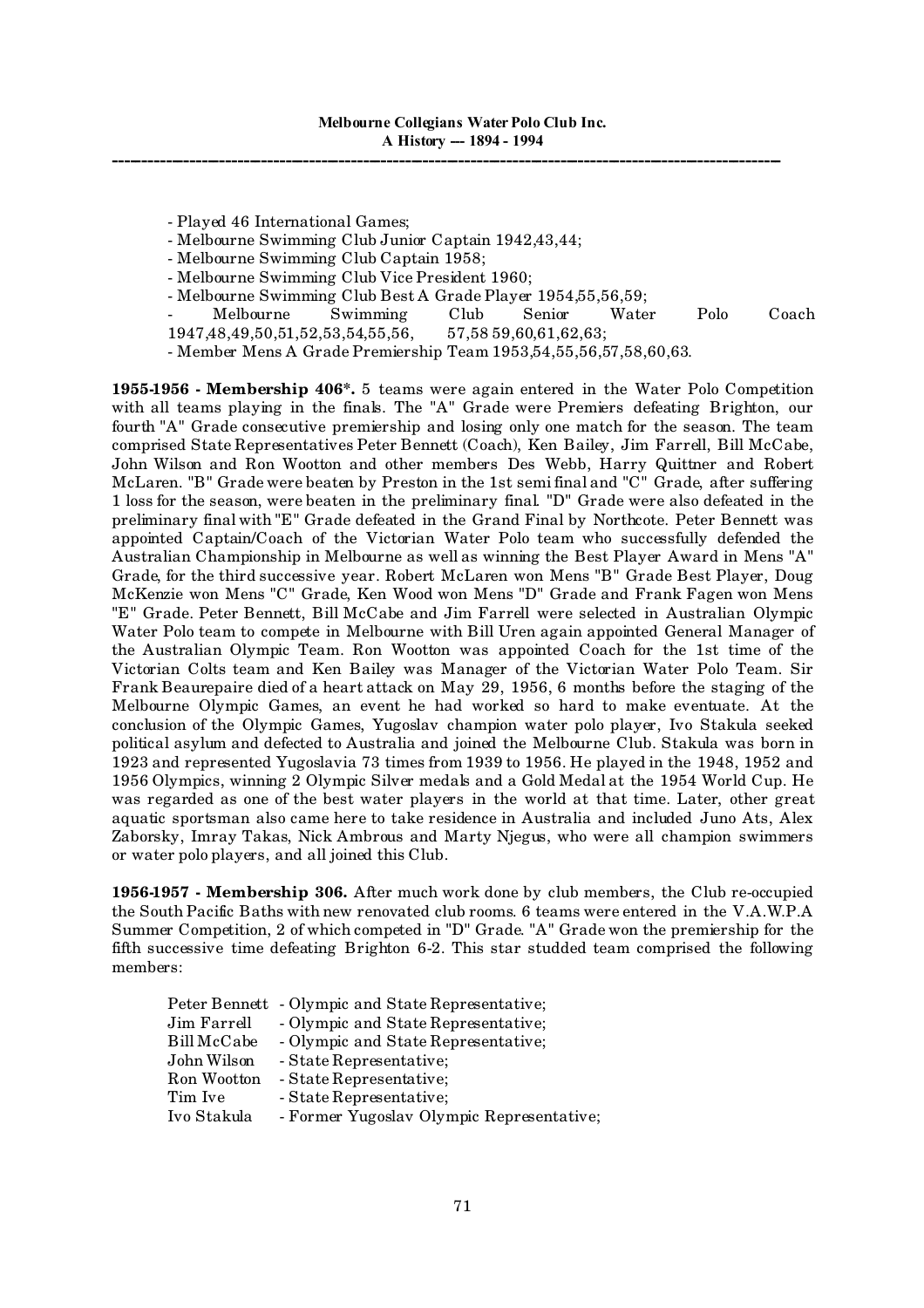Juno Ats - Former Hungarian Olympic Representative; and Des Webb - Former State Representative.

Bruce M. Jackson took on the role of Water Polo Secretary, a job he would maintain and excel at until 1968. Many have said if it was not for the efforts of this man, water polo in the Club would not have survived. 2 teams were entered in "D" Grade with the "D1" team successful in winning the premiership defeating Pascoe Vale 6-4. The "D2" team finished a creditable 5th. "C" Grade was narrowly defeated in the Grand Final 3-4 by Navy, "B" Grade finished 5th and "E" Grade finished 8th. Peter Bennett (Coach), Bill McCabe, Jim Farrell, Tim Ive, Ron Wootton and John Wilson were all selected in the Victorian Senior Mens Team, with Bill Bennett appointed Manager of this team. Ivo Stakula, in his first year with the Club won the Best Player in "A" Grade. Keith Tobrady won the Best Player in Mens "B" Grade, Doug Jennings was awarded the Best Player in Mens "C" Grade, Noel Searle won Mens "D" Grade and John Grant won the Best Player award in Mens "E" Grade. Bill Uren was awarded a C.B.E. for recognition of his services to the Australian Olympic Movement and his capacity of General Manager for 2 Olympiads.

**1957-1958 - Membership 316.** The "A" Grade swimming interclub team finished very disappointingly recording only 2 wins. However, in the Victorian Swimming Championships, the Club finished equal 2nd on the points table, the highest position for a number of years. 6 teams again entered in the V.A.W.P.A Summer Competition with 2 teams competing in "D" Grade. "A" Grade won the premiership for the sixth successive time defeating Richmond 5-4. The winning team comprised Peter Bennett, Jim Farrell, Bill McCabe, John Wilson, Imray Tackas, Tim Ive, Nick Ambraus and Ivo Stakula. "B" Grade were also premiers defeating Northcote 4 goals to 2; the team comprised Des Webb (Captain), Mick Myers, Courtney MacPherson, Alex Zaborsky, Graham Bennett, Keith Tobrady, Jack Harrison and Ron Wilson. The other 4 teams failed to make the finals, with "C" Grade finishing 6th.

The Melbourne Club played a leading role in Victorian Water Polo gaining 10 office bearer and executive member positions of the V.A.W.P.A., 5 representatives in the Victorian State team which won the Australian Championship and 66 registered players comprising the 6 teams in the V.A.W.P.A. Summer Competition. Victorian representatives included Peter Bennett (Captain/Coach), Jim Farrell, Bill McCabe, Imray Tackas and John Wilson. Victoria were again Premiers of the Australian Championships. Nick Ambraus was awarded the Best Player in Mens "A" Grade, Des Webb won Mens "B" Grade, Doug Jennings won Mens "C" Grade, John Hunter won Mens "D" Grade, Bill Bennett won Mens "E" Grade and Frank Smith won Mens "F" Grade Best Player. Tony Harrison was awarded the Junior Club Swimming Champion after winning the 100 yards Freestyle, 200 yards Freestyle, 100 yards Backstroke and 200 yards Medley. Graham Stalker joined the Club and was successful in winning the Under 12 50 yrds Back/Breast/Butterfly Handicap.

**1958-1959 - Membership 280.** The Club again competed in the "A" Grade section of the interclub swimming competition, however, only 3 wins were recorded and they finished 5th. The "A" Grade Water Polo team lost the premiership after remaining champions for 6 years, however they were victorious in the Association Cup defeating Hungaria. Members from our "A" Grade water polo team were winners of the Mr and Mrs H.B. Ive Cup - a relay race consisting of 7 X 55 yards. Tony Harrison was the winner of the V.A.W.P.A. 55 yard sprint and was also Club Champion in the Open Butterfly. John Wilson was Club Champion in the Open Breastroke. Jim Farrell (Vice Captain), Tim Ive, Bill McCabe, John Wilson and Russ Carson (Manager) were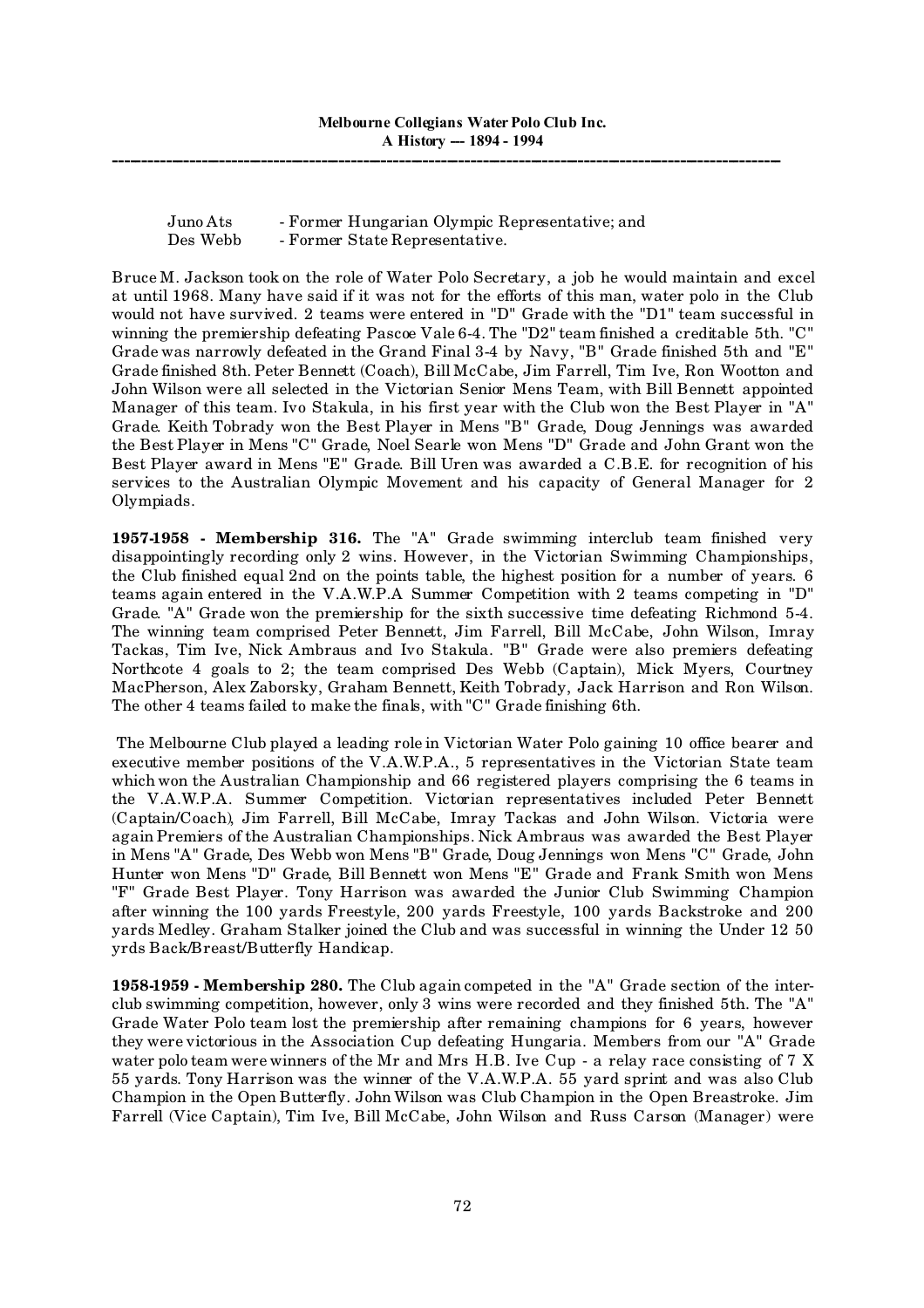selected in the Victorian Water Polo team which came second at the Australian Championships held in Perth. Ian Hall was selected in the Victorian Colts team which was again coached by Ron Wootton.

Of the 6 teams entered in the Water Polo Competition, 5 teams played in the finals with 2 teams being defeated in the Grand Final including "D" Grade's 10-11 loss to Kew and "E" Grade's 3-6 loss to Richmond. "A" Grade were eliminated in the 1st Semi Final by Kew 2-3, "B" Grade were defeated in the Preliminary Final by Sandringham 5-8, "C" Grade were defeated in the 1st Semi Final by Old Scotch 7-8, and the "D2" team finished 7th. Ken Wood and Keith Tobrady played their first season in "A" Grade. In an endeavour to provide a Club activity during the "off" season, 2 basketball teams competed at the Albert Park Basketball Centre on Tuesday and Wednesday evenings. Peter Bennett was awarded the Best Player in Mens "A" Grade for the 4th time, the only time in the history of the Club this has been achieved. Michael Myers won the Best Player in Mens "B" Grade, Doug Jennings again won the Mens "C" Grade Best Player, John Hunter won Mens "D" Grade, Bill Bennett won Mens "E" Grade and Frank Smith won Mens "F" Grade Best Player award.

Tragedy struck the Club when champion water polo player, Ivo Stakula, aged 35 and in only his third season with the Club, died of a heart attack whilst playing water polo at the Richmond Pool. In memory of this man, perhaps one of the greatest players to ever play water polo, the Club Best Player award in Mens A Grade was named in his honour.

**1959-1960 - Membership 293.** Melbourne pulled off the trifecta - water polo premiers in "A" Grade, "B" Grade and "C" Grade - a feat only witnessed twice before - in 1931 and 1933 also by Melbourne. "A" Grade defeated Hungaria 3-2 and comprised Bill McCabe (Captain), Jim Farrell (Vice Captain), Tim Ive, Marty Njegus, who was the 110 yrd freestyle world record holder in 1955, John Wilson, Ken Wood and Ron Wootton with Peter Bennett coach. "B" Grade defeated Kew 5-4 and comprised Tony Botic, Ian Hall, Jack Harrison (Captain), Courtney MacPherson, Graham Steinfort, Keith Tobrady and Ron Wilson. "C" Grade defeated Brighton 8-3 and comprised Bill Bennett (captain/coach), Graham Bennett, Bill Cubbins, Tony Harrison, Rod MacFarlane, Michael Myers, Bob McQuade and Des Webb. We were also premiers in the Association Cup for the second year running defeating Hungaria 4-3. In addition, we retained the H.B. Ive Trophy for the 7 X 55 yards Water Polo Team Relay; an extremely successful season for water polo.

The other 3 teams also made the finals with the 2nd "C" Grade team defeated by Brighton 9-10 in the 1st semi final, "D" Grade defeated by Sandringham 6-9 in the 1st Semi Final and "E" Grade were beaten by Richmond in the Grand Final 3-11. Representation in the Victorian Water Polo Team included Jim Farrell (Vice Captain), Ron Wootton, Tim Ive, Bill McCabe and Marty Njegus with injury during a Club match robbing John Wilson of a place in this team. The team was again Premiers of the Australian Championships. Doug Jennings was voted the V.A.W.P.A. Best Player in Mens "C" Grade. John Wilson was successful in taking out the Best Player for "A" Grade - the Ivo Stakula Memorial Trophy. Keith Tobrady won Mens "B" Grade, Doug Jennings won Mens "C" Grade Best Player for the 4th successive year, John Hunter won Mens "D" Grade for the 3rd successive year and John Wootton was awarded the Best Player in Mens "E" Grade. Ken Wood was awarded the Most Improved Player in "A" Grade.

The Club's swimming team finished 4th in the "A" Grade Spring Pennant. 29 Club members, comprising 4 teams, flew to Sydney for an "end of season" trip and played many water polo